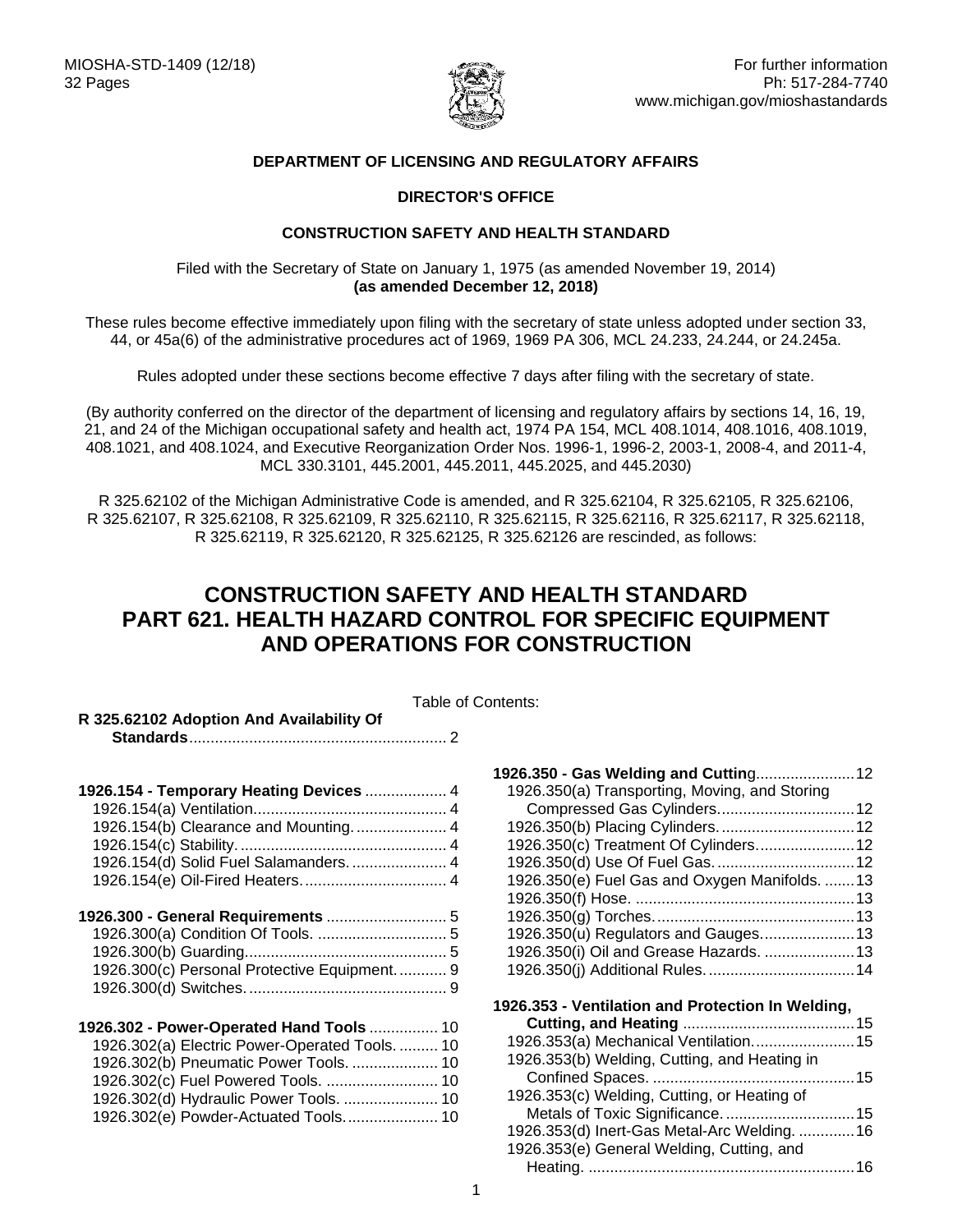| 1926.354 - Welding, Cutting, and Heating In Way |  |
|-------------------------------------------------|--|
|                                                 |  |

| 1926.400(a) Installation Safety Requirements.  18                                            |
|----------------------------------------------------------------------------------------------|
| 1926.400(b) Safety-Related Work Practices.  18<br>1926.400(c) Safety-Related Maintenance and |
| Environmental Considerations.  18<br>1926.400(d) Safety Requirements For Special             |
|                                                                                              |
|                                                                                              |
| 1926.403 - General Requirements  19                                                          |
|                                                                                              |
| 1926.403(b) Examination, Installation, and Use Of                                            |
|                                                                                              |
|                                                                                              |
| 1926.403(d) Mounting and Cooling Of Equipment. 19                                            |
|                                                                                              |
|                                                                                              |
|                                                                                              |
| 1926.403(h) Identification Of Disconnecting Means                                            |
|                                                                                              |
| 1926.403(i) 600 Volts, Nominal, Or Less 20                                                   |

<span id="page-1-0"></span>**R 325.62102. Adoption and availability of standards Rule 62102**. (1) The following federal Occupational Safety and Health Administration (OSHA) regulations are adopted by reference in these rules:

[1926.403\(j\) Over 600 Volts, Nominal.](#page-20-0) .................... 21

(a) 29 CFR 1926.154 "Temporary heating devices," as in effect as of the effective date of these rules.

(b) 29 CFR 1926.300 "General requirements," as amended March 7, 1996.

(c) 29 CFR 1926.302 "Power-operated hand tools," as amended June 30, 1993.

(d) 29 CFR 1926.350 "Gas welding and cutting," as amended June 30, 1993.

(e) 29 CFR 1926.353 "Ventilation and protection in welding, cutting, and heating," as amended June 30, 1993.

(f) 29 CFR 1926.354 "Welding, cutting, and heating in way of preservative coatings," as in effect as of the effective date of these rules.

(g) 29 CFR 1926.400 "Introduction," as in effect as of the effective date of these rules.

(h) 29 CFR 1926.403 "General requirements," as amended February 13, 1996.

(i) 29 CFR 1926.600 "Equipment," as amended August 9, 2010.

(j) 29 CFR 1926.605 "Marine operations and equipment," as amended July 22, 1977.

(k) 29 CFR 1926.850 "Preparatory operations," as in effect as of the effective date of these rules.

(l) 29 CFR 1926.910 "Inspection after blasting," as in effect as of the effective date of these rules.

| 1926.600(a) General Requirements. 23                 |  |
|------------------------------------------------------|--|
| 1926.605 - Marine Operations and Equipment 24        |  |
| 1926.605(a) Material Handling Operations. 24         |  |
|                                                      |  |
| 1926.605(c) Working Surfaces Of Barges. 24           |  |
| 1926.605(d) First-Aid and Lifesaving Equipment24     |  |
| 1926.605(e) Commercial Diving Operations24           |  |
|                                                      |  |
|                                                      |  |
| 1926.914 - Definitions Applicable To This            |  |
|                                                      |  |
|                                                      |  |
|                                                      |  |
|                                                      |  |
|                                                      |  |
| 1926.950(c) Information Transfer. 30                 |  |
| 1926.950(d) Existing Characteristics and Conditions. |  |
|                                                      |  |

**1926.600 – Equipment**[..............................................23](#page-22-0)

(m) 29 CFR 1926.914 "Definitions applicable to this subpart," as amended June 30, 1993.

(n) 29 CFR 1926.950 "General," as amended October 5, 2015.

(2) A reference to 29 CFR part 1926 subpart D "Occupational Health and Environmental Controls," means the following MIOSHA standards:

(a) Construction Safety Standard Part 1. "General Rules."

(b) Construction Safety Standard Part 42. "Hazard Communication."

(c) Occupational Health Standard Part 601. "Air Contaminants for Construction."

(d) Construction Safety and Health Standard Part 603. "Lead Exposure in Construction."

(e) Construction Safety and Health Standard Part 620. "Ventilation Control for Construction."

(f) General Industry Safety Standard Part 76. "Spray Finishing Using Flammable and Combustible Materials."

(g) General Industry Safety and Health Standard Part 303. "Methylenedianiline (MDA) in General Industry."

(h) General Industry and Construction Safety and Health Standard Part 432. "Hazardous Waste Operations and Emergency Response."

(i) Occupational Health Standard Part 430. "Hazard Communication."

(j) Occupational Health Standard Part 591. "Process Safety Management of Highly Hazardous Chemicals."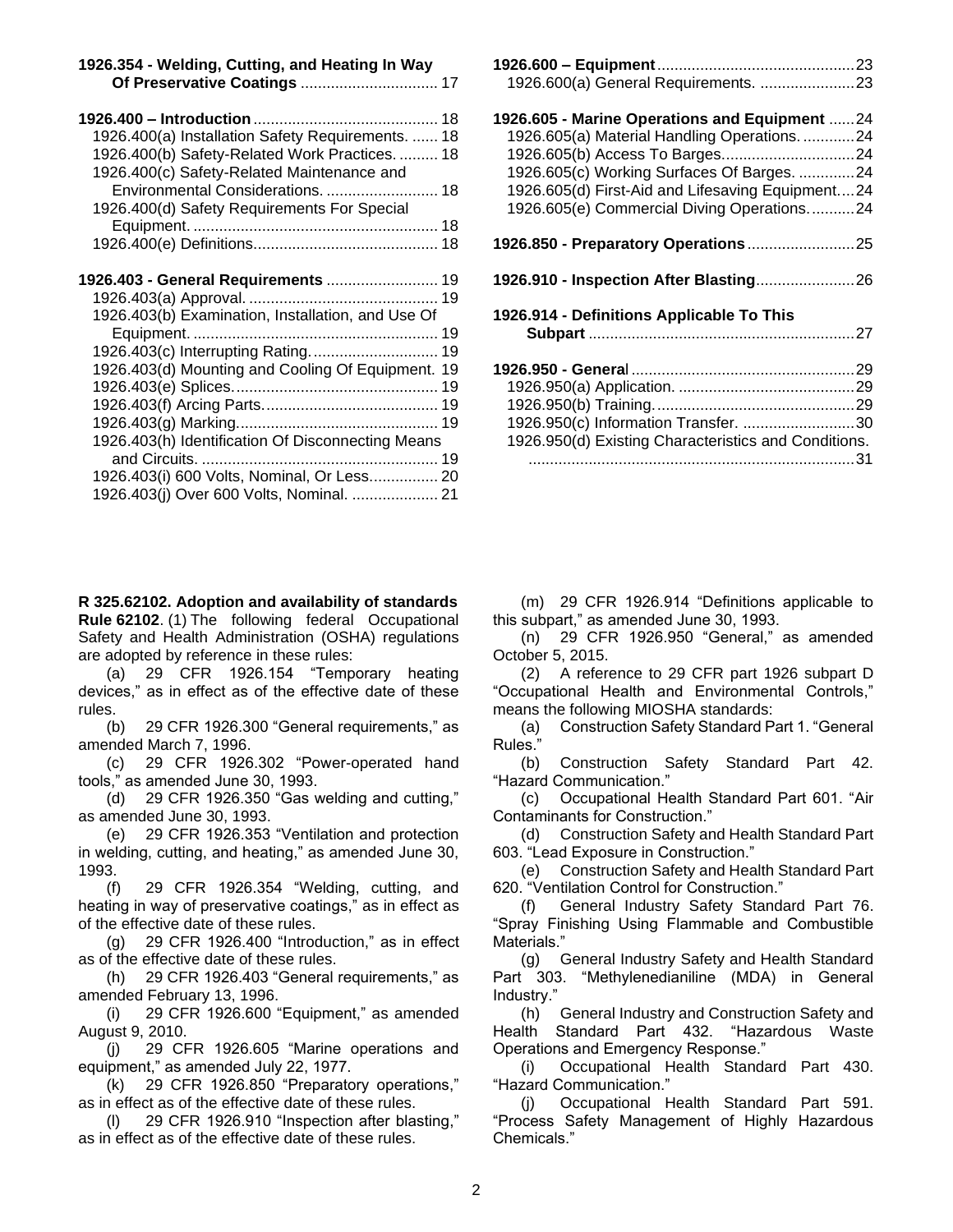(k) Occupational Health Standard Part 680. "Noise Exposure."

(l) Occupational Health Standard Part 681. "Radiation in Construction: Ionizing and Nonionizing."

(3) A reference to 29 CFR part 1926 subpart E ["Personal Protective and Life Saving Equipment,](https://www.osha.gov/laws-regs/regulations/standardnumber/1926/1926SubpartE)" means the following standards:

(a) Construction Safety and Health Standard Part 6. "Personal Protective Equipment."

(b) Occupational Health Standard Part 451. "Respiratory Protection."

(c) Occupational Health Standard Part 680. "Noise Exposure."

(4) A reference to 29 CFR part 1926 subpart K "Electrical," means Construction Safety Standard Part 17. "Electrical Installations."

(5) A reference to 29 CFR 1926.901 means Construction Safety Standard Part 27. "Blasting and Use of Explosives."

(6) A reference to 29 CFR 1910.269 means General Industry Safety and Health Standard Part 86. "Electric Power Generation, Transmission, and Distribution."

(7) A reference to 29 CFR part 1910 subpart T "Commercial Diving Operations," means Occupational Health Standard Part 504. "Diving Operations."

(8) The adopted federal regulations have the same force and effect as a rule promulgated under the Michigan occupational safety and health act, 1974 PA 154, MCL 408.1001 to 408.1094.

(9) The OSHA regulations adopted in these rules are available from the United States Department of Labor, Occupational Safety and Health Administration website, [www.osha.gov,](http://www.osha.gov/) at no charge, as of the time of adoption of these rules.

(10) The regulations adopted in these rules are available for inspection at the Department of Licensing and Regulatory Affairs, MIOSHA Regulatory Services Section, 530 West Allegan Street, P.O. Box 30643, Lansing, Michigan, 48909-8143.

(11) The regulations adopted in these rules may be obtained from the publisher or the Department of Licensing and Regulatory Affairs, MIOSHA Regulatory Services Section, 530 West Allegan Street, P.O. Box 30643, Lansing, Michigan, 48909-8143, at the cost charged in this rule, plus \$20.00 for shipping and handling.

(12) The following Michigan Occupational Safety and Health Administration (MIOSHA) standards are referenced in these rules. Up to 5 copies of these standards may be obtained at no charge from the Department of Licensing and Regulatory Affairs, MIOSHA Regulatory Services Section, 530 West Allegan Street, P.O. Box 30643, Lansing, Michigan, 48909-8143 or via the internet at the following website: [www.michigan.gov/mioshastandards.](http://www.michigan.gov/mioshastandards) For quantities greater than 5, the cost, at the time of adoption of these rules, is 4 cents per page.

(a) Construction Safety Standard Part 1. "General Rules," R 408.40101 to R 408.40134.

(b) Construction Safety Standard Part 17. "Electrical Installations," R 408.41701 to R 408.41734.

(c) Construction Safety Standard Part 27. "Blasting and Use of Explosives," R 408.42701 to R 408.42799.

(d) Construction Safety Standard Part 42. "Hazard Communication," R 408.44201 to R 408.44204.

(e) Construction Safety and Health Standard Part 6. "Personal Protective Equipment," R 408.40601 to R 408.40660.

(f) Occupational Health Standard Part 601. "Air Contaminants for Construction," R 325.60151 to R 325.60161.

(g) Construction Safety and Health Standard Part 603. "Lead Exposure in Construction," R 325.51983 to R 325.51993.

(h) Construction Safety and Health Standard Part 620. "Ventilation Control for Construction," R 325.62001 to R 325.62006.

(i) General Industry Safety Standard Part 76. "Spray Finishing Using Flammable and Combustible Materials," R 408.17601 to R 408.17699.

(j) General Industry Safety and Health Standard Part 86. "Electric Power Generation, Transmission, and Distribution," R 408.18601 to R 408.18610.

(k) General Industry Safety and Health Standard Part 303. "Methylenedianiline (MDA) in General Industry," R 325.50051 to R 325.50076.

(l) General Industry and Construction Safety and Health Standard Part 432. Hazardous Waste Operations and Emergency Response," R 325.52101 to R 325.52137.

(m) Occupational Health Standard Part 430. "Hazard Communication," R 325.77001 to R 325.77004.

(n) Occupational Health Standard Part 451. "Respiratory Protection," R 325.60051 to R 325.60052.

(o) Occupational Health Standard Part 504. "Diving Operations," R 325.50301 to R 325.50348.

(p) Occupational Health Standard Part 591. "Process Safety Management of Highly Hazardous Chemicals," R 325.18301 to R 325.18303.

(q) Occupational Health Standard Part 680. "Noise Exposure," R 325.60131 to R 325.60131.

(r) Occupational Health Standard Part 681. "Radiation in Construction: Ionizing and Nonionizing," R 325.68101 to R 325.68102.

| R 325.62104 Rescinded. | R 325.62116 Rescinded. |
|------------------------|------------------------|
| R 325.62105 Rescinded. | R 325.62117 Rescinded. |
| R 325 62106 Rescinded  | R 325.62118 Rescinded. |
| R 325 62107 Rescinded  | R 325.62119 Rescinded. |
| R 325 62108 Rescinded  | R 325 62120 Rescinded  |
| R 325.62109 Rescinded. | R 325.62125 Rescinded. |
| R 325.62110 Rescinded. | R 325.62126 Rescinded. |
| R 325.62115 Rescinded. |                        |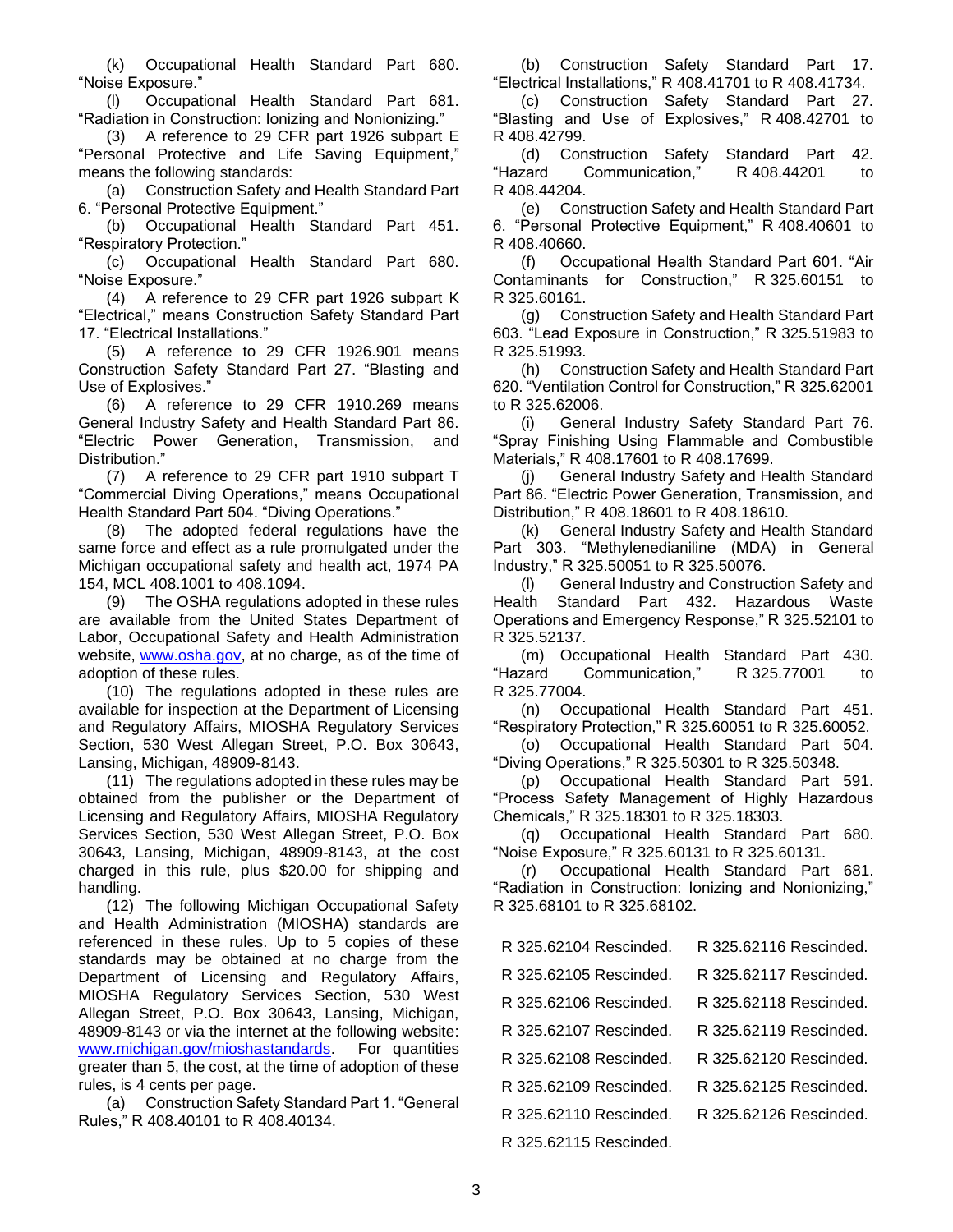# **1926.154 - TEMPORARY HEATING DEVICES**

# <span id="page-3-1"></span><span id="page-3-0"></span>**1926.154(a) Ventilation.**

1926.154(a)(1) Fresh air shall be supplied in sufficient quantities to maintain the health and safety of workmen. Where natural means of fresh air supply is inadequate, mechanical ventilation shall be provided.

1926.154(a)(2) When heaters are used in confined spaces, special care shall be taken to provide sufficient ventilation in order to ensure proper combustion, maintain the health and safety of workmen, and limit temperature rise in the area.

# <span id="page-3-2"></span>**1926.154(b) Clearance and mounting.**

1926.154(b)(1) Temporary heating devices shall be installed to provide clearance to combustible material not less than the amount shown in Table F-4.

1926.154(b)(2) Temporary heating devices, which are listed for installation with lesser clearances than specified in Table F-4, may be installed in accordance with their approval.

| TABLE F-4                     |                             |      |                          |
|-------------------------------|-----------------------------|------|--------------------------|
|                               | Minimum clearance, (inches) |      |                          |
| <b>Heating appliances</b>     | <b>Sides</b>                | Rear | <b>Chimney Connector</b> |
| Room heater, circulating type | 12                          | 12   | 18                       |
| Room heater, radiant type     | 36                          | 36   | 18                       |

1926.154(b)(3) Heaters not suitable for use on wood floors shall not be set directly upon them or other combustible materials. When such heaters are used, they shall rest on suitable heat insulating material or at least 1-inch concrete, or equivalent. The insulating material shall extend beyond the heater 2 feet or more in all directions.

1926.154(b)(4) Heaters used in the vicinity of combustible tarpaulins, canvas, or similar coverings shall be located at least 10 feet from the coverings. The coverings shall be securely fastened to prevent ignition or upsetting of the heater due to wind action on the covering or other material.

# <span id="page-3-3"></span>**1926.154(c) Stability.**

Heaters, when in use, shall be set horizontally level, unless otherwise permitted by the manufacturer's markings.

# <span id="page-3-4"></span>**1926.154(d) Solid fuel salamanders.**

Solid fuel salamanders are prohibited in buildings and on scaffolds.

# <span id="page-3-5"></span>**1926.154(e) Oil-fired heaters.**

1926.154(e)(1) Flammable liquid-fired heaters shall be equipped with a primary safety control to stop the flow of fuel in the event of flame failure. Barometric or gravity oil feed shall not be considered a primary safety control.

1926.154(e)(2) Heaters designed for barometric or gravity oil feed shall be used only with the integral tanks. 1926.154(e)(3) [Reserved]

1926.154(e)(4) Heaters specifically designed and approved for use with separate supply tanks may be directly connected for gravity feed, or an automatic pump, from a supply tank.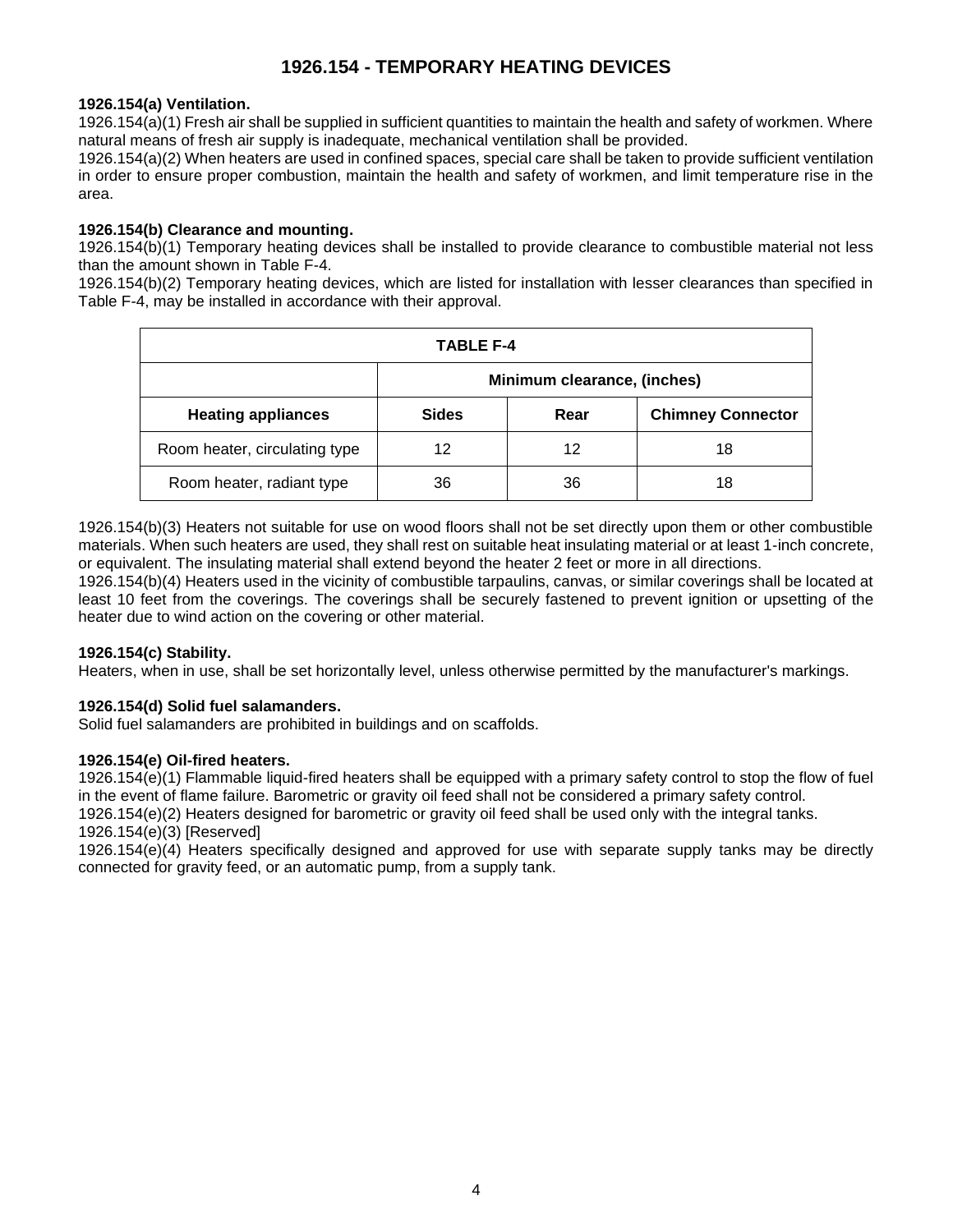# **1926.300 - GENERAL REQUIREMENTS**

### <span id="page-4-1"></span><span id="page-4-0"></span>**[1926.300\(a\) C](https://www.osha.gov/laws-regs/interlinking/standards/1926.300(a))ondition of tools.**

All hand and power tools and similar equipment, whether furnished by the employer or the employee, shall be maintained in a safe condition.

#### <span id="page-4-2"></span>**[1926.300\(b\) G](https://www.osha.gov/laws-regs/interlinking/standards/1926.300(b))uarding.**

[1926.300\(b\)\(1\) W](https://www.osha.gov/laws-regs/interlinking/standards/1926.300(b)(1))hen power operated tools are designed to accommodate guards, they shall be equipped with such guards when in use.

[1926.300\(b\)\(2\) B](https://www.osha.gov/laws-regs/interlinking/standards/1926.300(b)(2))elts, gears, shafts, pulleys, sprockets, spindles, drums, fly wheels, chains, or other reciprocating, rotating or moving parts of equipment shall be guarded if such parts are exposed to contact by employees or otherwise create a hazard. Guarding shall meet the requirements as set forth in American National Standards Institute, B15.1-1953 (R1958), Safety Code for Mechanical Power-Transmission Apparatus.

[1926.300\(b\)\(3\) "](https://www.osha.gov/laws-regs/interlinking/standards/1926.300(b)(3))Types of guarding." One or more methods of machine guarding shall be provided to protect the operator and other employees in the machine area from hazards such as those created by point of operation, ingoing nip points, rotating parts, flying chips and sparks. Examples of guarding methods are - barrier guards, two-hand tripping devices, electronic safety devices, etc.

#### **[1926.300\(b\)\(4\) "](https://www.osha.gov/laws-regs/interlinking/standards/1926.300(b)(4))Point of operation guarding."**

1926.300(b)(4)(i) Point of operation is the area on a machine where work is actually performed upon the material being processed.

1926.300(b)(4)(ii) The point of operation of machines whose operation exposes an employee to injury, shall be guarded. The guarding device shall be in conformity with any appropriate standards therefor, or, in the absence of applicable specific standards, shall be so designed and constructed as to prevent the operator from having any part of his body in the danger zone during the operating cycle.

1926.300(b)(4)(iii) Special hand tools for placing and removing material shall be such as to permit easy handling of material without the operator placing a hand in the danger zone. Such tools shall not be in lieu of other guarding required by this section, but can only be used to supplement protection provided.

1926.300(b)(4)(iv) The following are some of the machines which usually require point of operation guarding:

1926.300(b)(4)(iv)(a) Guillotine cutters.

1926.300(b)(4)(iv)(b) Shears.

1926.300(b)(4)(iv)(c) Alligator shears.

1926.300(b)(4)(iv)(d) Powered presses.

1926.300(b)(4)(iv)(e) Milling machines.

1926.300(b)(4)(iv)(f) Power saws.

1926.300(b)(4)(iv)(g) Jointers.

1926.300(b)(4)(iv)(h) Portable power tools.

1926.300(b)(4)(iv)(i) Forming rolls and calenders.

**1926.300(b)(5) "Exposure of blades."** When the periphery of the blades of a fan is less than 7 feet (2.128 m) above the floor or working level, the blades shall be guarded. The guard shall have openings no larger than 1/2 inch (1.27 cm).

**1926.300(b)(6) "Anchoring fixed machinery."** Machines designed for a fixed location shall be securely anchored to prevent walking or moving.

**1926.300(b)(7) "Guarding of abrasive wheel machinery - exposure adjustment."** Safety guards of the types described in paragraphs (b)(8) and (9) of this section, where the operator stands in front of the opening, shall be constructed so that the peripheral protecting member can be adjusted to the constantly decreasing diameter of the wheel. The maximum angular exposure above the horizontal plane of the wheel spindle as specified in paragraphs (b)(8) and (9) of this section shall never be exceeded, and the distance between the wheel periphery and the adjustable tongue or the end of the peripheral member at the top shall never exceed 1/4 inch (0.635 cm). (See Figures I-1 through I-6.)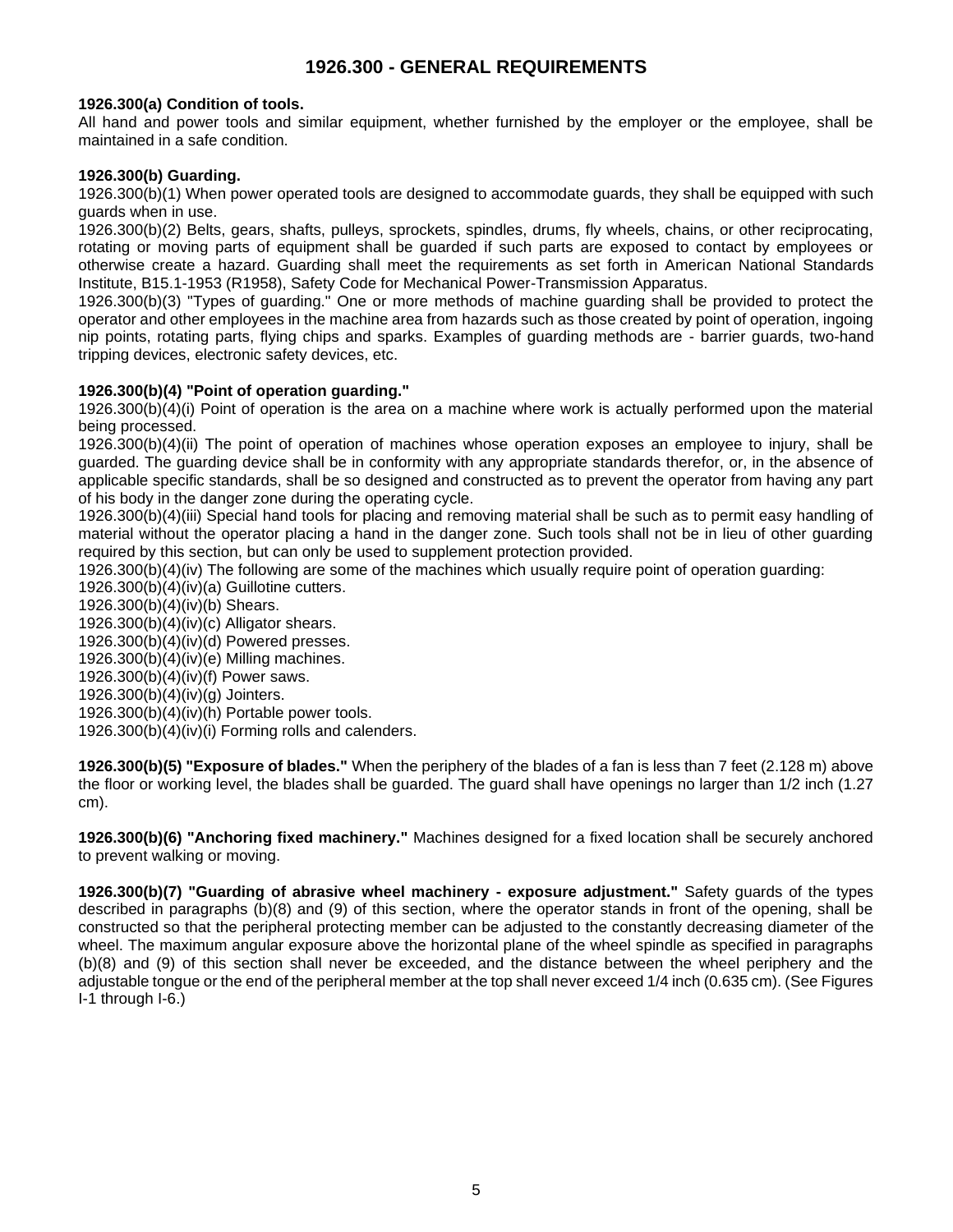**Figure I-1 and I-2**



Figure I-1



**Correct Showing adjustable tongue giving required angle protection for all sizes of wheel used.**







Figure I-3



**Correct Showing movable guard with opening small enough to give required protection for the smallest size wheel used.**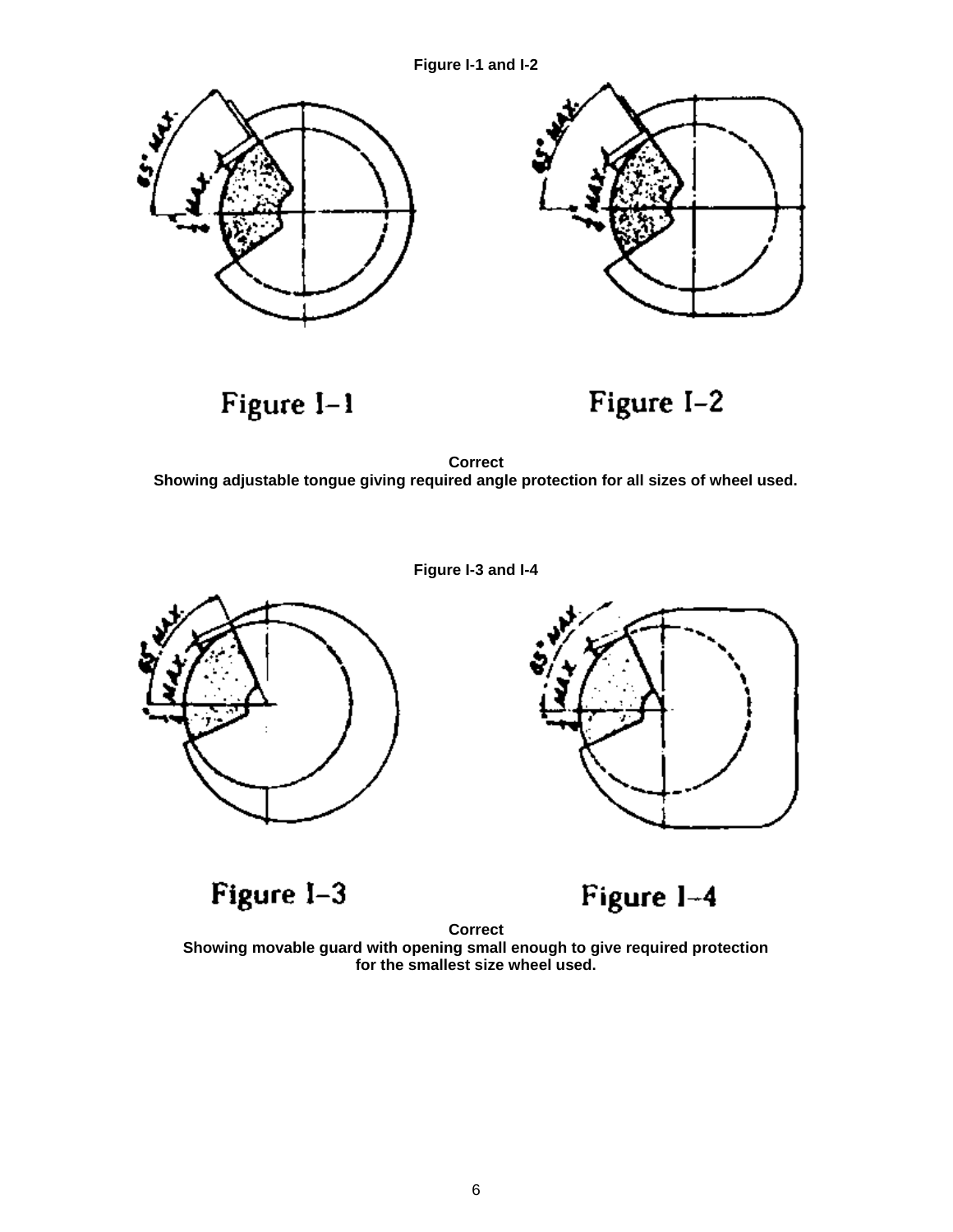#### **Figure I-5 and I-6**



**1926.300(b)(8) Bench and floor stands.** The angular exposure of the grinding wheel periphery and sides for safety guards used on machines known as bench and floor stands should not exceed 90 deg. or one-fourth of the periphery. This exposure shall begin at a point not more than 65 deg. above the horizontal plane of the wheel spindle. (See Figures I-7 and I-8 and paragraph (b)(7) of this section.)



**Whenever the nature of the work requires contact with the wheel below the horizontal plane of the spindle, the exposure shall not exceed 125 deg. (See Figures I-9 and I-10.)**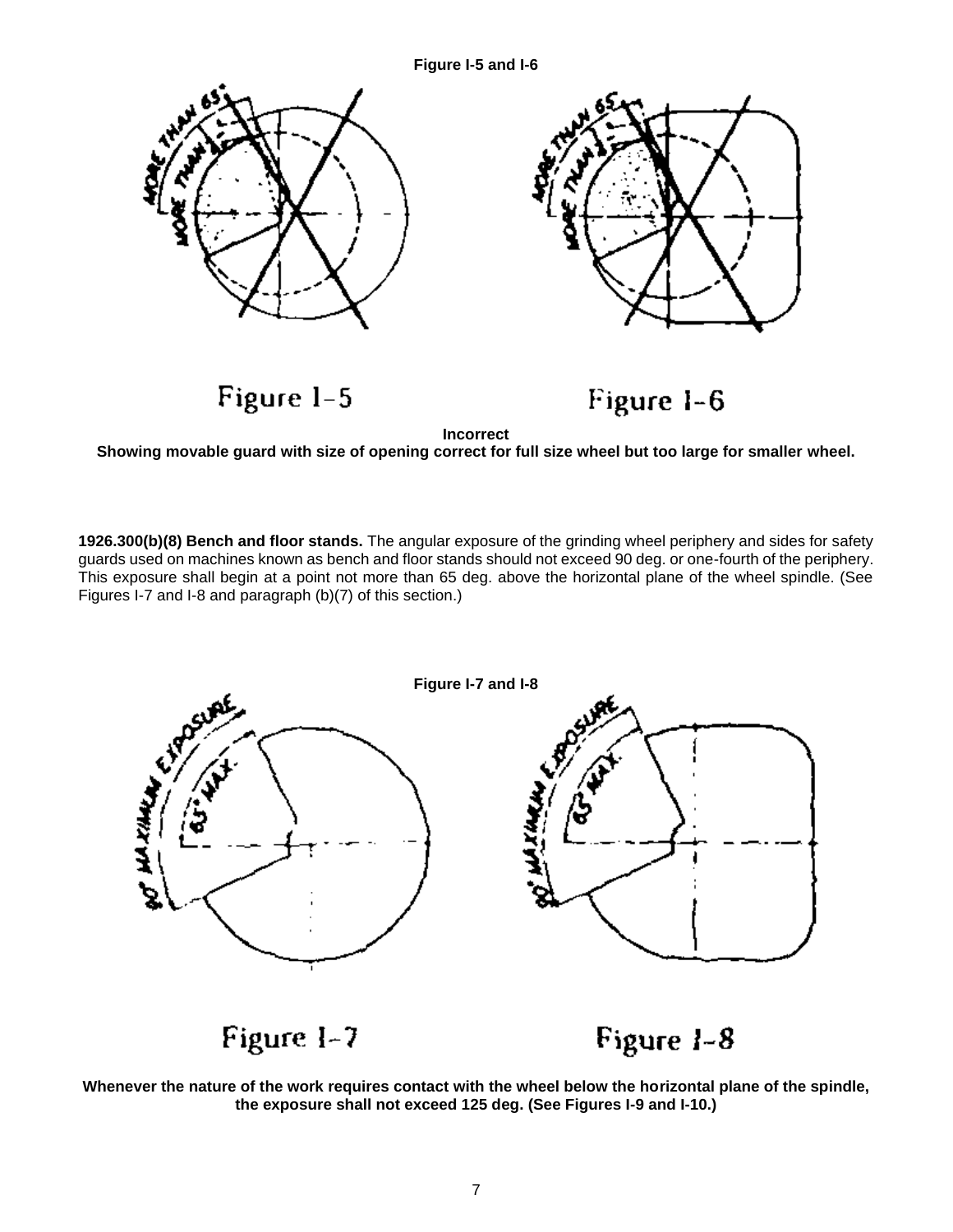

**1926.300(b)(9) Cylindrical grinders.** The maximum angular exposure of the grinding wheel periphery and sides for safety guards used on cylindrical grinding machines shall not exceed 180 deg.. This exposure shall begin at a point not more than 65 deg. above the horizontal plane of the wheel spindle. (See Figures I-11 and I-12 and paragraph (b)(7) of this section.)



**Figure I-11 and I-12)**



<span id="page-7-0"></span>Figure  $I-11$ 

Figure I-12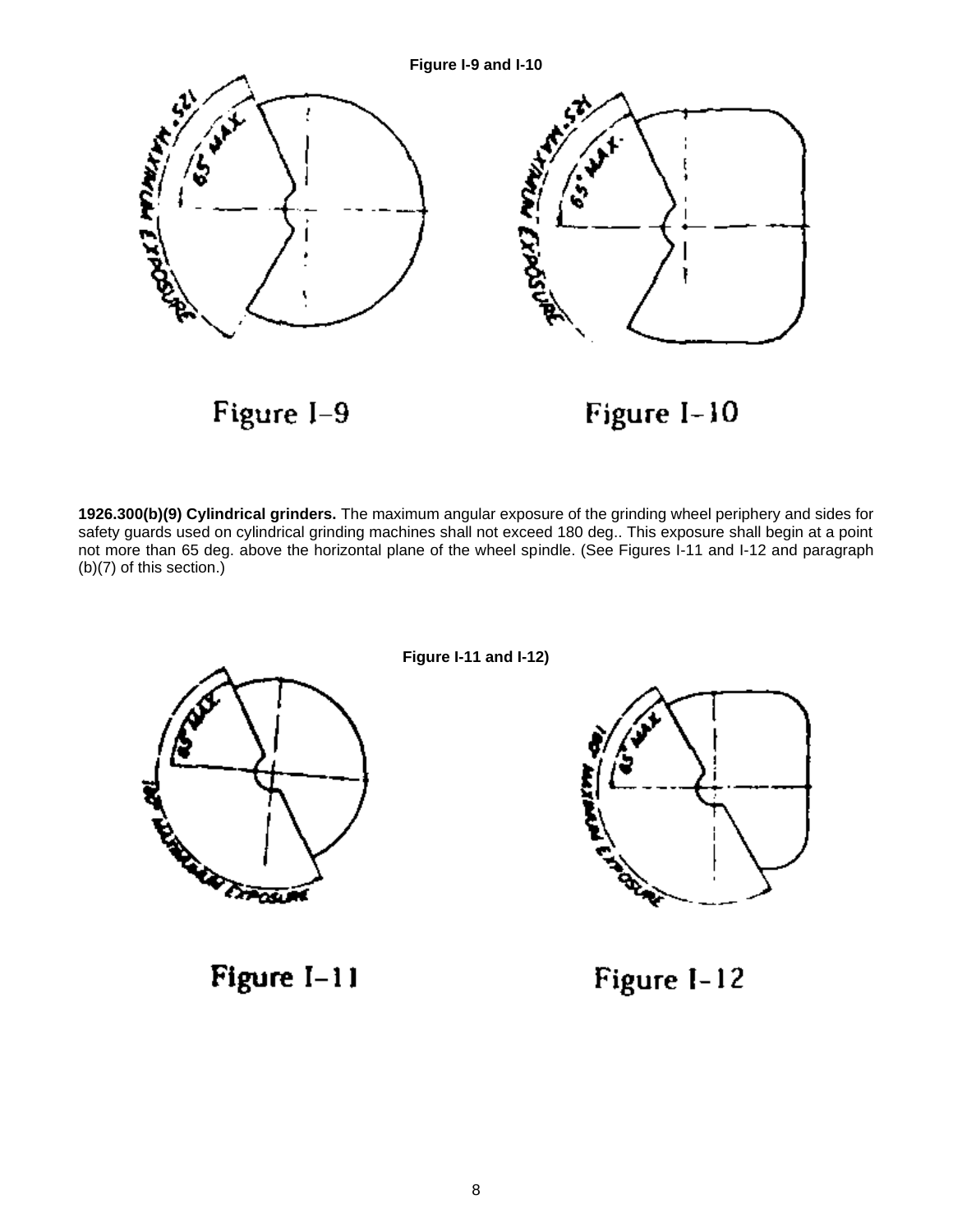#### **1926.300(c) Personal protective equipment.**

Employees using hand and power tools and exposed to the hazard of falling, flying, abrasive, and splashing objects, or exposed to harmful dusts, fumes, mists, vapors, or gases shall be provided with the particular personal protective equipment necessary to protect them from the hazard. All personal protective equipment shall meet the requirements and be maintained according to Subparts D and E of this part.

#### <span id="page-8-0"></span>**1926.300(d) Switches.**

1926.300(d)(1) All hand-held powered platen sanders, grinders with wheels 2-inch diameter or less, routers, planers, laminate trimmers, nibblers, shears, scroll saws, and jigsaws with blade shanks one-fourth of an inch wide or less may be equipped with only a positive "on-off" control.

1926.300(d)(2) All hand-held powered drills, tappers, fastener drivers, horizontal, vertical, and angle grinders with wheels greater than 2 inches in diameter, disc sanders, belt sanders, reciprocating saws, saber saws, and other similar operating powered tools shall be equipped with a momentary contact "on-off" control and may have a lock-on control provided that turnoff can be accomplished by a single motion of the same finger or fingers that turn it on.

1926.300(d)(3) All other hand-held powered tools, such as circular saws, chain saws, and percussion tools without positive accessory holding means, shall be equipped with a constant pressure switch that will shut off the power when the pressure is released.

1926.300(d)(4) The requirements of this paragraph shall become effective on July 15, 1972.

1926.300(d)(5) Exception: This paragraph does not apply to concrete vibrators, concrete breakers, powered tampers, jack hammers, rock drills, and similar hand operated power tools.

[58 FR 35175, June 30, 1993; 61 FR 9227, March 7, 1996]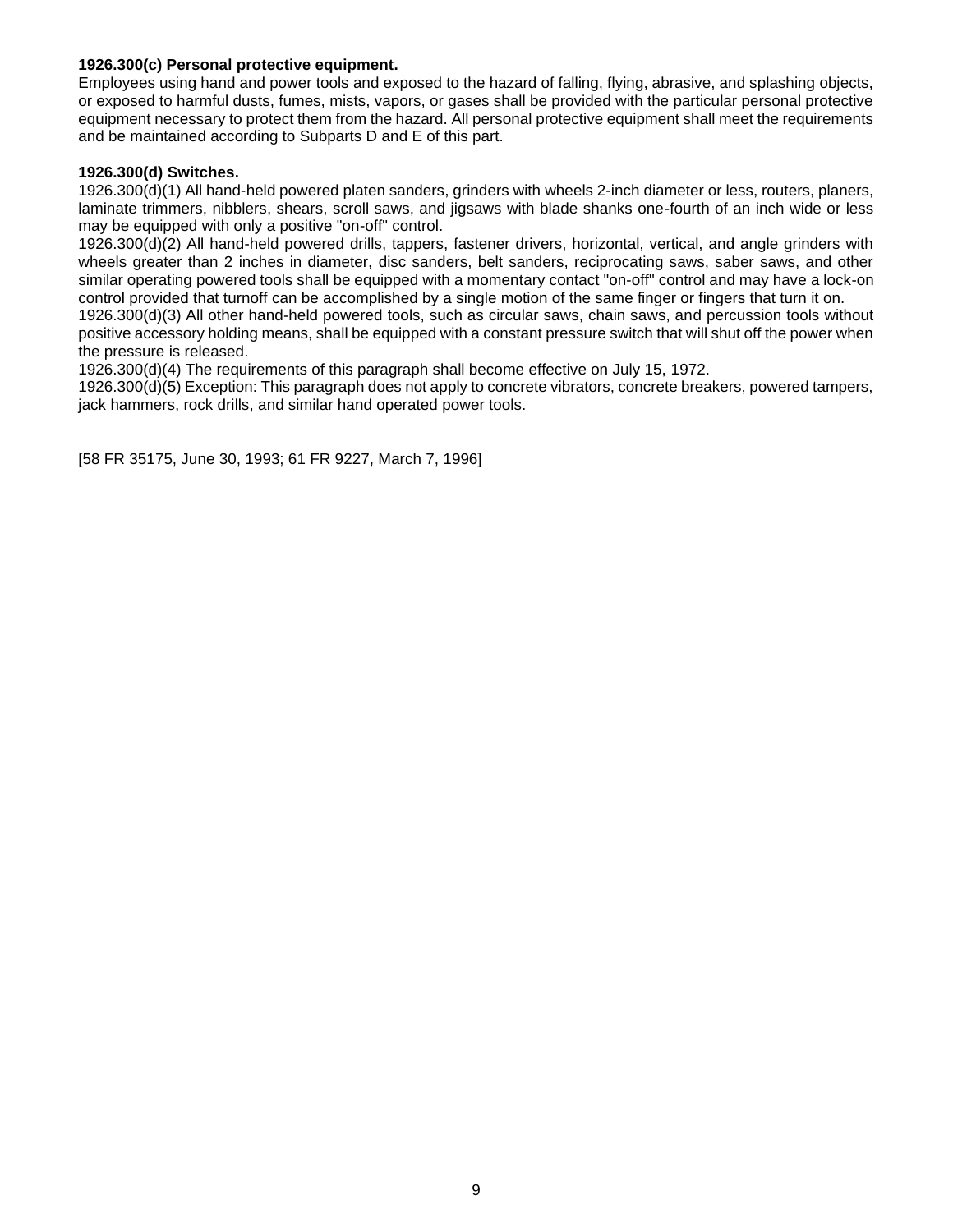# **1926.302 - POWER-OPERATED HAND TOOLS**

# <span id="page-9-1"></span><span id="page-9-0"></span>**[1926.302\(a\) E](https://www.osha.gov/laws-regs/interlinking/standards/1926.302(a))lectric power-operated tools.**

[1926.302\(a\)\(1\) E](https://www.osha.gov/laws-regs/interlinking/standards/1926.302(a)(1))lectric power operated tools shall either be of the approved double-insulated type or grounded in accordance with Subpart K of this part.

1926.302(a)(2) The use of electric cords for hoisting or lowering tools shall not be permitted.

# <span id="page-9-2"></span>**[1926.302\(b\) P](https://www.osha.gov/laws-regs/interlinking/standards/1926.302(b))neumatic power tools.**

[1926.302\(b\)\(1\) P](https://www.osha.gov/laws-regs/interlinking/standards/1926.302(b)(1))neumatic power tools shall be secured to the hose or whip by some positive means to prevent the tool from becoming accidentally disconnected.

1926.302(b)(2) Safety clips or retainers shall be securely installed and maintained on pneumatic impact (percussion) tools to prevent attachments from being accidentally expelled.

[1926.302\(b\)\(3\) A](https://www.osha.gov/laws-regs/interlinking/standards/1926.302(b)(3))ll pneumatically driven nailers, staplers, and other similar equipment provided with automatic fastener feed, which operate at more than 100 p.s.i. pressure at the tool shall have a safety device on the muzzle to prevent the tool from ejecting fasteners, unless the muzzle is in contact with the work surface.

[1926.302\(b\)\(4\) C](https://www.osha.gov/laws-regs/interlinking/standards/1926.302(b)(4))ompressed air shall not be used for cleaning purposes except where reduced to less than 30 p.s.i. and then only with effective chip guarding and personal protective equipment which meets the requirements of Subpart E of this part. The 30 p.s.i. requirement does not apply for concrete form, mill scale and similar cleaning purposes.

[1926.302\(b\)\(5\) T](https://www.osha.gov/laws-regs/interlinking/standards/1926.302(b)(5))he manufacturer's safe operating pressure for hoses, pipes, valves, filters, and other fittings shall not be exceeded,

1926.302(b)(6) The use of hoses for hoisting or lowering tools shall not be permitted.

[1926.302\(b\)\(7\) A](https://www.osha.gov/laws-regs/interlinking/standards/1926.302(b)(7))ll hoses exceeding 1/2-inch inside diameter shall have a safety device at the source of supply or branch line to reduce pressure in case of hose failure.

1926.302(b)(8) Airless spray guns of the type which atomize paints and fluids at high pressures (1,000 pounds or more per square inch) shall be equipped with automatic or visible manual safety devices which will prevent pulling of the trigger to prevent release of the paint or fluid until the safety device is manually released.

1926.302(b)(9) In lieu of the above, a diffuser nut which will prevent high pressure, high velocity release, while the nozzle tip is removed, plus a nozzle tip guard which will prevent the tip from coming into contact with the operator, or other equivalent protection, shall be provided.

[1926.302\(b\)\(10\) "](https://www.osha.gov/laws-regs/interlinking/standards/1926.302(b)(10))Abrasive blast cleaning nozzles." The blast cleaning nozzles shall be equipped with an operating valve which must be held open manually. A support shall be provided on which the nozzle may be mounted when it is not in use.

# <span id="page-9-3"></span>**[1926.302\(c\) F](https://www.osha.gov/laws-regs/interlinking/standards/1926.302(c))uel powered tools.**

1926.302(c)(1) All fuel powered tools shall be stopped while being refueled, serviced, or maintained, and fuel shall be transported, handled, and stored in accordance with Subpart F of this part.

1926.302(c)(2) When fuel powered tools are used in enclosed spaces, the applicable requirements for concentrations of toxic gases and use of personal protective equipment, as outlined in Subparts D and E of this part, shall apply.

# <span id="page-9-4"></span>**1926.302(d) Hydraulic power tools.**

1926.302(d)(1) The fluid used in hydraulic powered tools shall be fire-resistant fluids approved under Schedule 30 of the U.S. Bureau of Mines, Department of the Interior, and shall retain its operating characteristics at the most extreme temperatures to which it will be exposed.

1926.302(d)(2) The manufacturer's safe operating pressures for hoses, valves, pipes, filters, and other fittings shall not be exceeded.

# <span id="page-9-5"></span>**[1926.302\(e\) P](https://www.osha.gov/laws-regs/interlinking/standards/1926.302(e))owder-actuated tools.**

[1926.302\(e\)\(1\) O](https://www.osha.gov/laws-regs/interlinking/standards/1926.302(e)(1))nly employees who have been trained in the operation of the particular tool in use shall be allowed to operate a powder-actuated tool.

1926.302(e)(2) The tool shall be tested each day before loading to see that safety devices are in proper working condition. The method of testing shall be in accordance with the manufacturer's recommended procedure.

1926.302(e)(3) Any tool found not in proper working order, or that develops a defect during use, shall be immediately removed from service and not used until properly repaired.

1926.302(e)(4) Personal protective equipment shall be in accordance with Subpart E of this part.

[1926.302\(e\)\(5\) T](https://www.osha.gov/laws-regs/interlinking/standards/1926.302(e)(5))ools shall not be loaded until just prior to the intended firing time. Neither loaded nor empty tools are to be pointed at any employees. Hands shall be kept clear of the open barrel end.

[1926.302\(e\)\(6\) L](https://www.osha.gov/laws-regs/interlinking/standards/1926.302(e)(6))oaded tools shall not be left unattended.

[1926.302\(e\)\(7\) F](https://www.osha.gov/laws-regs/interlinking/standards/1926.302(e)(7))asteners shall not be driven into very hard or brittle materials including, but not limited to, cast iron, glazed tile, surface-hardened steel, glass block, live rock, face brick, or hollow tile.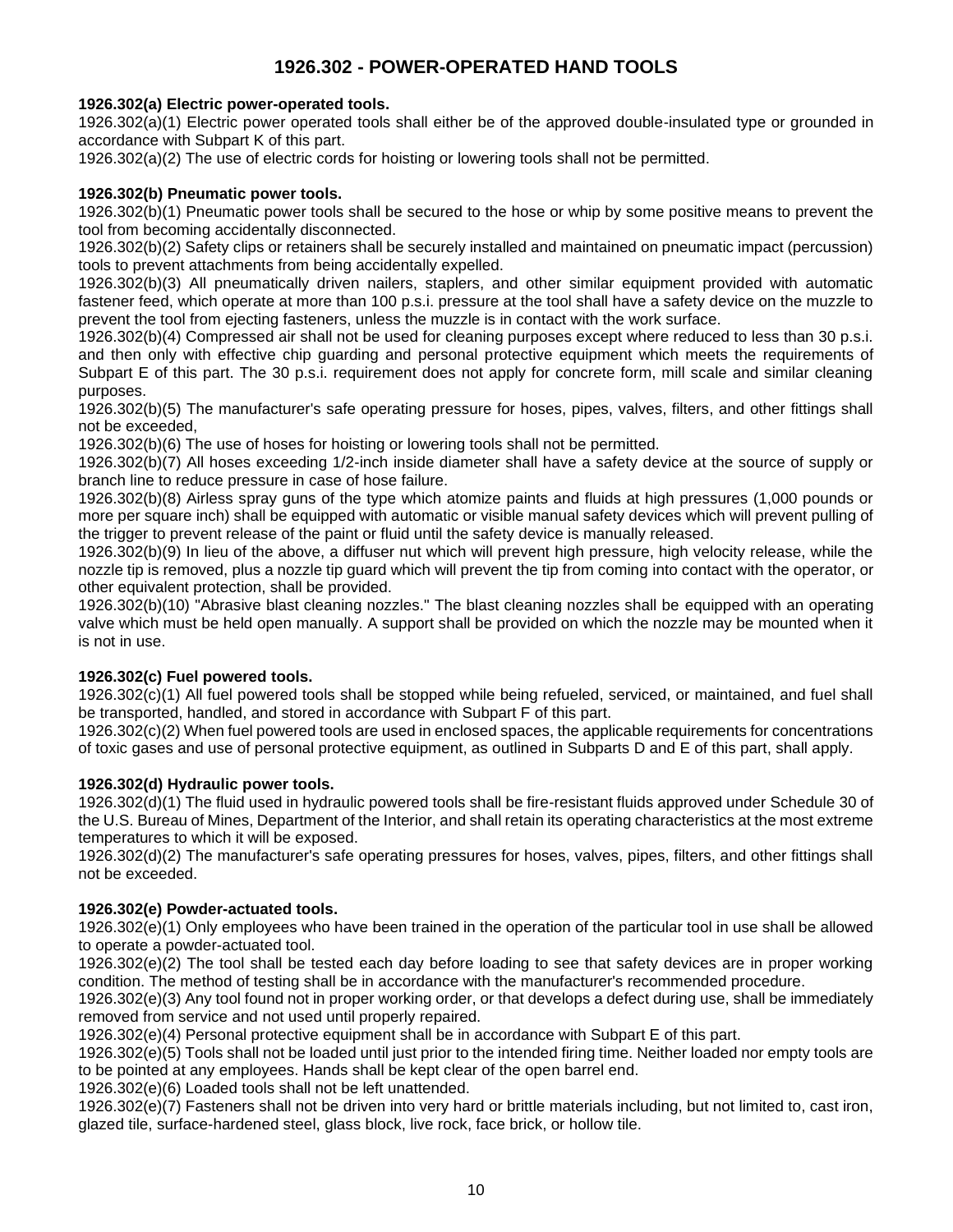1926.302(e)(8) Driving into materials easily penetrated shall be avoided unless such materials are backed by a substance that will prevent the pin or fastener from passing completely through and creating a flying missile hazard on the other side.

1926.302(e)(9) No fastener shall be driven into a spalled area caused by an unsatisfactory fastening.

1926.302(e)(10) Tools shall not be used in an explosive or flammable atmosphere.

1926.302(e)(11) All tools shall be used with the correct shield, guard, or attachment recommended by the manufacturer.

1926.302(e)(12) Powder-actuated tools used by employees shall meet all other applicable requirements of American National Standards Institute, A10.3-1970, Safety Requirements for Explosive-Actuated Fastening Tools.

[53 FR 36009, Sept. 16, 1988; 58 FR 35175, June 30, 1993]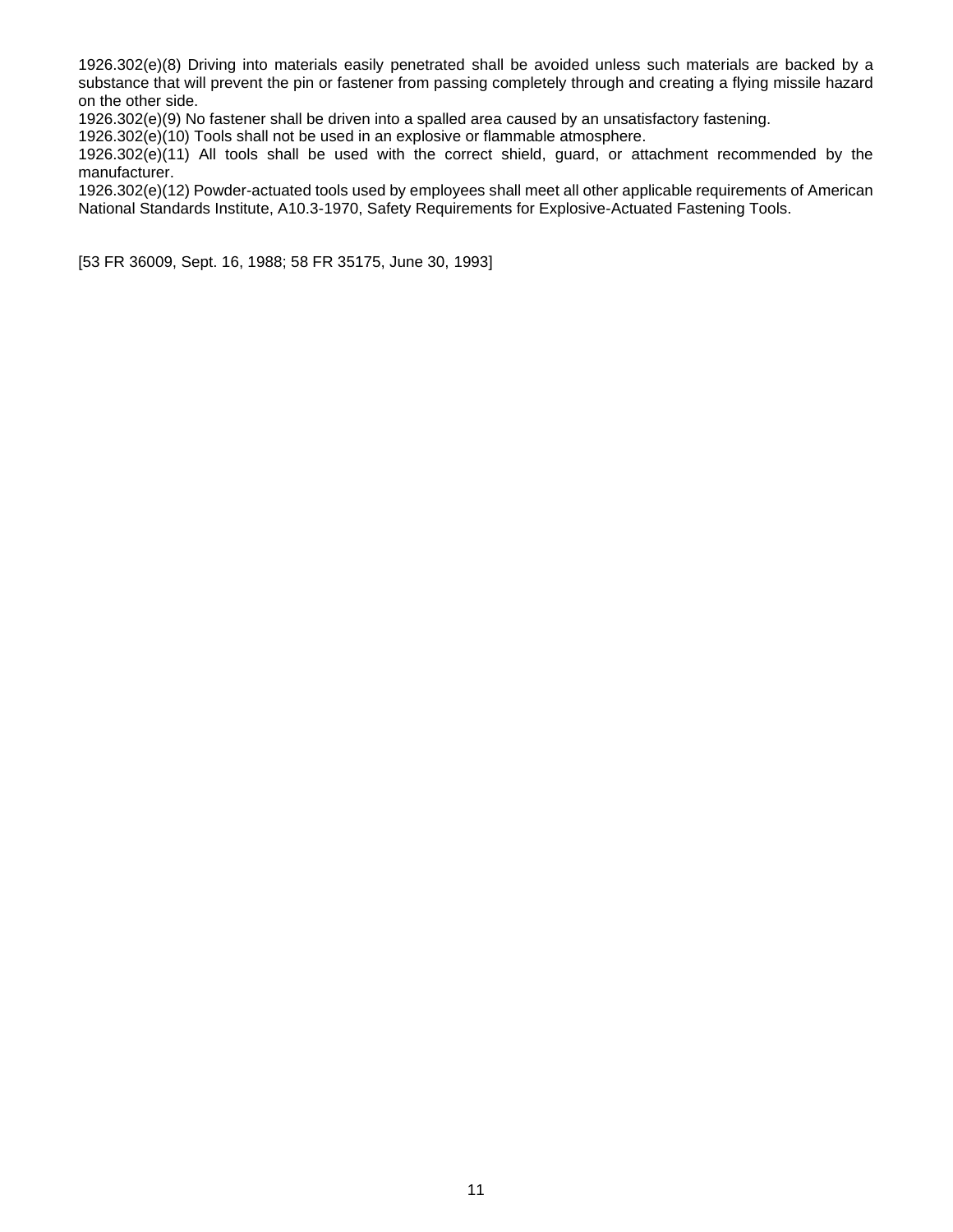# **1926.350 - GAS WELDING AND CUTTING**

# <span id="page-11-1"></span><span id="page-11-0"></span>**[1926.350\(a\) T](https://www.osha.gov/laws-regs/interlinking/standards/1926.350(a))ransporting, moving, and storing compressed gas cylinders.**

[1926.350\(a\)\(1\) V](https://www.osha.gov/laws-regs/interlinking/standards/1926.350(a)(1))alve protection caps shall be in place and secured.

[1926.350\(a\)\(2\) W](https://www.osha.gov/laws-regs/interlinking/standards/1926.350(a)(2))hen cylinders are hoisted, they shall be secured on a cradle, slingboard, or pallet. They shall not be hoisted or transported by means of magnets or choker slings.

1926.350(a)(3) Cylinders shall be moved by tilting and rolling them on their bottom edges. They shall not be intentionally dropped, struck, or permitted to strike each other violently.

[1926.350\(a\)\(4\) W](https://www.osha.gov/laws-regs/interlinking/standards/1926.350(a)(4))hen cylinders are transported by powered vehicles, they shall be secured in a vertical position.

1926.350(a)(5) Valve protection caps shall not be used for lifting cylinders from one vertical position to another. Bars shall not be used under valves or valve protection caps to pry cylinders loose when frozen. Warm, not boiling, water shall be used to thaw cylinders loose.

[1926.350\(a\)\(6\) U](https://www.osha.gov/laws-regs/interlinking/standards/1926.350(a)(6))nless cylinders are firmly secured on a special carrier intended for this purpose, regulators shall be removed and valve protection caps put in place before cylinders are moved.

[1926.350\(a\)\(7\) A](https://www.osha.gov/laws-regs/interlinking/standards/1926.350(a)(7)) suitable cylinder truck, chain, or other steadying device shall be used to keep cylinders from being knocked over while in use.

1926.350(a)(8) When work is finished, when cylinders are empty, or when cylinders are moved at any time, the cylinder valve shall be closed.

[1926.350\(a\)\(9\) C](https://www.osha.gov/laws-regs/interlinking/standards/1926.350(a)(9))ompressed gas cylinders shall be secured in an upright position at all times except, if necessary, for short periods of time while cylinders are actually being hoisted or carried.

[1926.350\(a\)\(10\) O](https://www.osha.gov/laws-regs/interlinking/standards/1926.350(a)(10))xygen cylinders in storage shall be separated from fuel-gas cylinders or combustible materials (especially oil or grease), a minimum distance of 20 feet (6.1 m) or by a noncombustible barrier at least 5 feet (1.5 m) high having a fire-resistance rating of at least one-half hour.

[1926.350\(a\)\(11\) I](https://www.osha.gov/laws-regs/interlinking/standards/1926.350(a)(11))nside of buildings, cylinders shall be stored in a well-protected, well-ventilated, dry location, at least 20 feet (6.1 m) from highly combustible materials such as oil or excelsior. Cylinders should be stored in definitely assigned places away from elevators, stairs, or gangways. Assigned storage places shall be located where cylinders will not be knocked over or damaged by passing or falling objects, or subject to tampering by unauthorized persons. Cylinders shall not be kept in unventilated enclosures such as lockers and cupboards.

[1926.350\(a\)\(12\) T](https://www.osha.gov/laws-regs/interlinking/standards/1926.350(a)(12))he in-plant handling, storage, and utilization of all compressed gases in cylinders, portable tanks, rail tankcars, or motor vehicle cargo tanks shall be in accordance with Compressed Gas Association Pamphlet P-1- 1965.

# <span id="page-11-2"></span>**1926.350(b) Placing cylinders.**

1926.350(b)(1) Cylinders shall be kept far enough away from the actual welding or cutting operation so that sparks, hot slag, or flame will not reach them. When this is impractical, fire resistant shields shall be provided.

1926.350(b)(2) Cylinders shall be placed where they cannot become part of an electrical circuit. Electrodes shall not be struck against a cylinder to strike an arc.

1926.350(b)(3) Fuel gas cylinders shall be placed with valve end up whenever they are in use. They shall not be placed in a location where they would be subject to open flame, hot metal, or other sources of artificial heat.

1926.350(b)(4) Cylinders containing oxygen or acetylene or other fuel gas shall not be taken into confined spaces.

#### <span id="page-11-3"></span>**1926.350(c) Treatment of cylinders.**

1926.350(c)(1) Cylinders, whether full or empty, shall not be used as rollers or supports.

[1926.350\(c\)\(2\) N](https://www.osha.gov/laws-regs/interlinking/standards/1926.350(c)(2))o person other than the gas supplier shall attempt to mix gases in a cylinder. No one except the owner of the cylinder or person authorized by him, shall refill a cylinder. No one shall use a cylinder's contents for purposes other than those intended by the supplier. All cylinders used shall meet the Department of Transportation requirements published in 49 CFR Part 178, Subpart C, Specification for Cylinders.

[1926.350\(c\)\(3\) N](https://www.osha.gov/laws-regs/interlinking/standards/1926.350(c)(3))o damaged or defective cylinder shall be used.

#### <span id="page-11-4"></span>**1926.350(d) Use of fuel gas.**

The employer shall thoroughly instruct employees in the safe use of fuel gas, as follows:

1926.350(d)(1) Before a regulator to a cylinder valve is connected, the valve shall be opened slightly and closed immediately. (This action is generally termed "cracking" and is intended to clear the valve of dust or dirt that might otherwise enter the regulator.) The person cracking the valve shall stand to one side of the outlet, not in front of it. The valve of a fuel gas cylinder shall not be cracked where the gas would reach welding work, sparks, flame, or other possible sources of ignition.

1926.350(d)(2) The cylinder valve shall always be opened slowly to prevent damage to the regulator. For quick closing, valves on fuel gas cylinders shall not be opened more than 1 1/2 turns. When a special wrench is required, it shall be left in position on the stem of the valve while the cylinder is in use so that the fuel gas flow can be shut off quickly in case of an emergency. In the case of manifolded or coupled cylinders, at least one such wrench shall always be available for immediate use. Nothing shall be placed on top of a fuel gas cylinder, when in use, which may damage the safety device or interfere with the quick closing of the valve.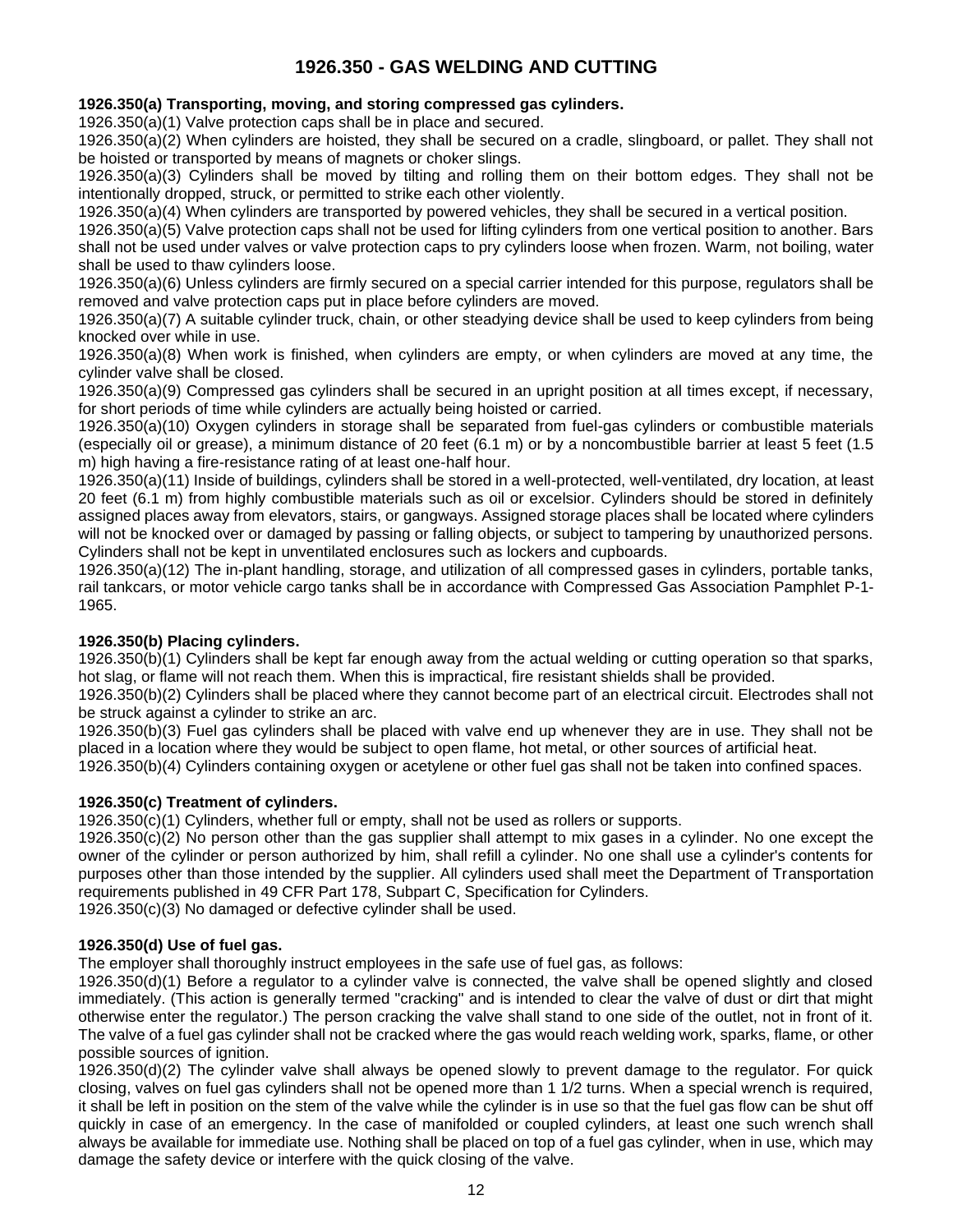1926.350(d)(3) Fuel gas shall not be used from cylinders through torches or other devices which are equipped with shutoff valves without reducing the pressure through a suitable regulator attached to the cylinder valve or manifold. 1926.350(d)(4) Before a regulator is removed from a cylinder valve, the cylinder valve shall always be closed and the gas released from the regulator.

1926.350(d)(5) If, when the valve on a fuel gas cylinder is opened, there is found to be a leak around the valve stem, the valve shall be closed and the gland nut tightened. If this action does not stop the leak, the use of the cylinder shall be discontinued, and it shall be properly tagged and removed from the work area. In the event that fuel gas should leak from the cylinder valve, rather than from the valve stem, and the gas cannot be shut off, the cylinder shall be properly tagged and removed from the work area. If a regulator attached to a cylinder valve will effectively stop a leak through the valve seat, the cylinder need not be removed from the work area.

1926.350(d)(6) If a leak should develop at a fuse plug or other safety device, the cylinder shall be removed from the work area.

# <span id="page-12-0"></span>**1926.350(e) Fuel gas and oxygen manifolds.**

1926.350(e)(1) Fuel gas and oxygen manifolds shall bear the name of the substance they contain in letters at least 1-inch high which shall be either painted on the manifold or on a sign permanently attached to it.

1926.350(e)(2) Fuel gas and oxygen manifolds shall be placed in safe, well ventilated, and accessible locations. They shall not be located within enclosed spaces.

1926.350(e)(3) Manifold hose connections, including both ends of the supply hose that lead to the manifold, shall be such that the hose cannot be interchanged between fuel gas and oxygen manifolds and supply header connections. Adapters shall not be used to permit the interchange of hose. Hose connections shall be kept free of grease and oil. 1926.350(e)(4) When not in use, manifold and header hose connections shall be capped.

1926.350(e)(5) Nothing shall be placed on top of a manifold, when in use, which will damage the manifold or interfere with the quick closing of the valves.

#### <span id="page-12-1"></span>**1926.350(f) Hose.**

1926.350(f)(1) Fuel gas hose and oxygen hose shall be easily distinguishable from each other. The contrast may be made by different colors or by surface characteristics readily distinguishable by the sense of touch. Oxygen and fuel gas hoses shall not be interchangeable. A single hose having more than one gas passage shall not be used.

1926.350(f)(2) When parallel sections of oxygen and fuel gas hose are taped together, not more than 4 inches out of 12 inches shall be covered by tape.

1926.350(f)(3) All hose in use, carrying acetylene, oxygen, natural or manufactured fuel gas, or any gas or substance which may ignite or enter into combustion, or be in any way harmful to employees, shall be inspected at the beginning of each working shift. Defective hose shall be removed from service.

1926.350(f)(4) Hose which has been subject to flashback, or which shows evidence of severe wear or damage, shall be tested to twice the normal pressure to which it is subject, but in no case less than 300 p.s.i. Defective hose, or hose in doubtful condition, shall not be used.

1926.350(f)(5) Hose couplings shall be of the type that cannot be unlocked or disconnected by means of a straight pull without rotary motion.

1926.350(f)(6) Boxes used for the storage of gas hose shall be ventilated.

1926.350(f)(7) Hoses, cables, and other equipment shall be kept clear of passageways, ladders and stairs.

# <span id="page-12-2"></span>**1926.350(g) Torches.**

1926.350(g)(1) Clogged torch tip openings shall be cleaned with suitable cleaning wires, drills, or other devices designed for such purpose.

1926.350(g)(2) Torches in use shall be inspected at the beginning of each working shift for leaking shutoff valves, hose couplings, and tip connections. Defective torches shall not be used.

1926.350(g)(3) Torches shall be lighted by friction lighters or other approved devices, and not by matches or from hot work.

# <span id="page-12-3"></span>**1926.350(h) Regulators and gauges.**

Oxygen and fuel gas pressure regulators, including their related gauges, shall be in proper working order while in use.

#### <span id="page-12-4"></span>**1926.350(i) Oil and grease hazards.**

Oxygen cylinders and fittings shall be kept away from oil or grease. Cylinders, cylinder caps and valves, couplings, regulators, hose, and apparatus shall be kept free from oil or greasy substances and shall not be handled with oily hands or gloves. Oxygen shall not be directed at oily surfaces, greasy clothes, or within a fuel oil or other storage tank or vessel.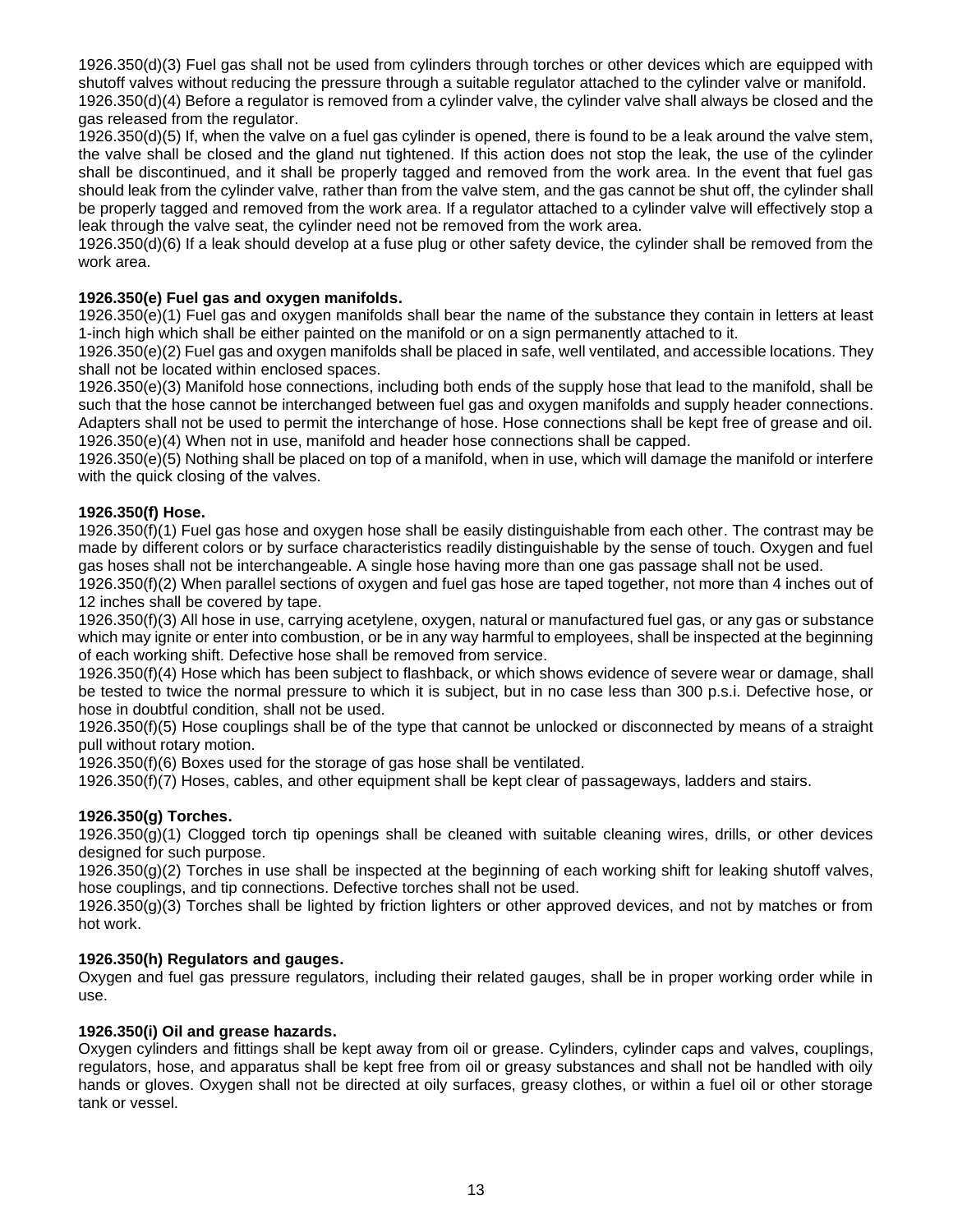### <span id="page-13-0"></span>**1926.350(j) Additional rules.**

For additional details not covered in this subpart, applicable technical portions of American National Standards Institute, Z49.1-1967, Safety in Welding and Cutting, shall apply.

[44 FR 8577, Feb. 9, 1979; 44 FR 20940, Apr. 6, 1979, as amended at 55 FR 42328, Oct. 18, 1990; 58 FR 35179, June 30, 1993]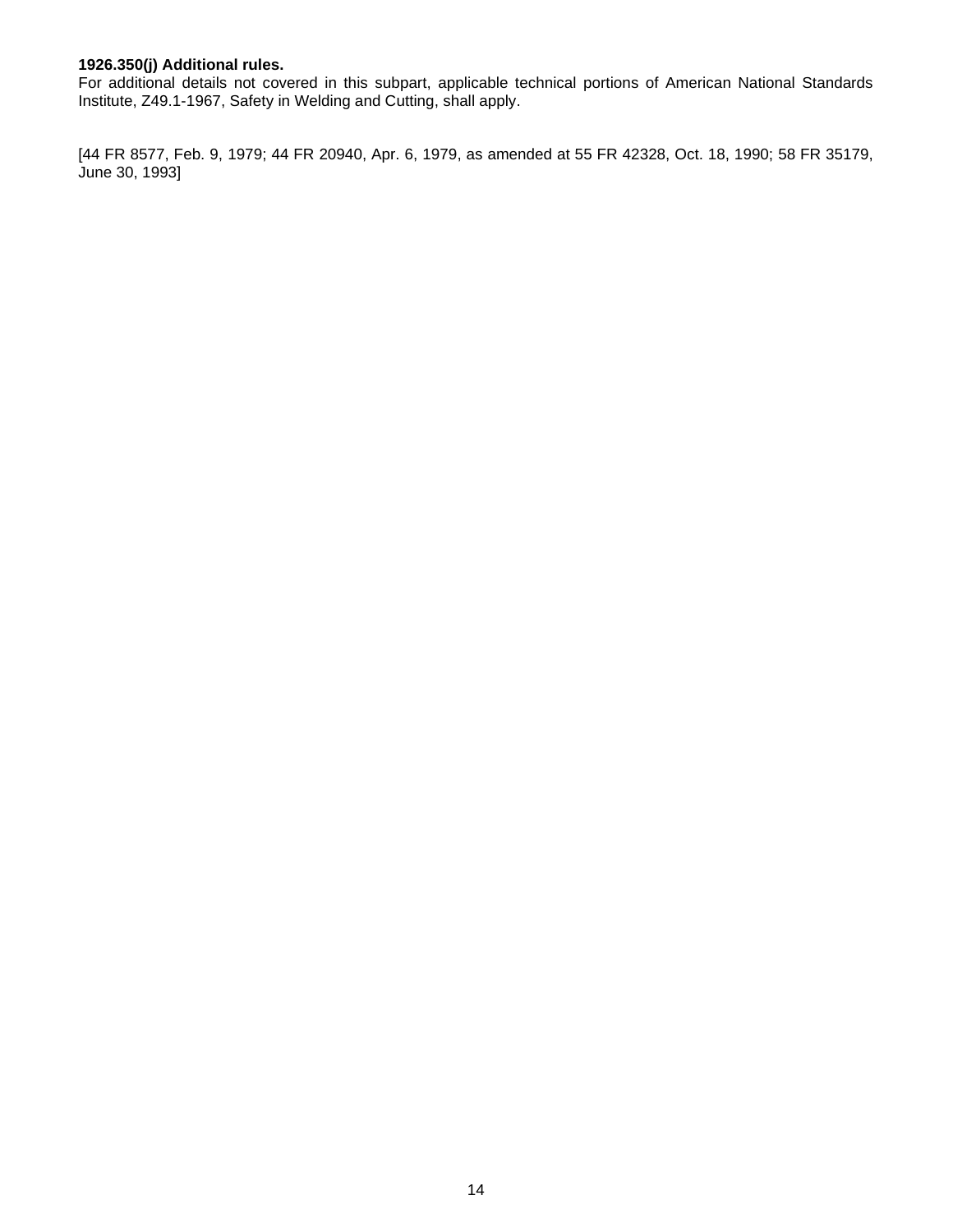# <span id="page-14-0"></span>**1926.353 - VENTILATION AND PROTECTION IN WELDING, CUTTING, AND HEATING**

# <span id="page-14-1"></span>**1926.353(a) Mechanical ventilation.**

For purposes of this section, mechanical ventilation shall meet the following requirements:

1926.353(a)(1) Mechanical ventilation shall consist of either general mechanical ventilation systems or local exhaust systems.

1926.353(a)(2) General mechanical ventilation shall be of sufficient capacity and so arranged as to produce the number of air changes necessary to maintain welding fumes and smoke within safe limits, as defined in Subpart D of this part.

1926.353(a)(3) Local exhaust ventilation shall consist of freely movable hoods intended to be placed by the welder or burner as close as practicable to the work. This system shall be of sufficient capacity and so arranged as to remove fumes and smoke at the source and keep the concentration of them in the breathing zone within safe limits as defined in Subpart D of this part.

1926.353(a)(4) Contaminated air exhausted from a working space shall be discharged into the open air or otherwise clear of the source of intake air.

1926.353(a)(5) All air replacing that withdrawn shall be clean and respirable.

1926.353(a)(6) Oxygen shall not be used for ventilation purposes, comfort cooling, blowing dust from clothing, or for cleaning the work area.

# <span id="page-14-2"></span>**[1926.353\(b\) W](https://www.osha.gov/laws-regs/interlinking/standards/1926.353(b))elding, cutting, and heating in confined spaces.**

[1926.353\(b\)\(1\) E](https://www.osha.gov/laws-regs/interlinking/standards/1926.353(b)(1))xcept as provided in paragraph (b)(2) of this section, and paragraph (c)(2) of this section, either general mechanical or local exhaust ventilation meeting the requirements of paragraph (a) of this section shall be provided whenever welding, cutting, or heating is performed in a confined space.

[1926.353\(b\)\(2\) W](https://www.osha.gov/laws-regs/interlinking/standards/1926.353(b)(2))hen sufficient ventilation cannot be obtained without blocking the means of access, employees in the confined space shall be protected by air line respirators in accordance with the requirements of Subpart E of this part, and an employee on the outside of such a confined space shall be assigned to maintain communication with those working within it and to aid them in an emergency.

1926.353(b)(3) "Lifelines." Where a welder must enter a confined space through a manhole or other small opening, means shall be provided for quickly removing him in case of emergency. When safety belts and lifelines are used for this purpose they shall be so attached to the welder's body that his body cannot be jammed in a small exit opening. An attendant with a pre-planned rescue procedure shall be stationed outside to observe the welder at all times and be capable of putting rescue operations into effect.

# <span id="page-14-3"></span>**1926.353(c) Welding, cutting, or heating of metals of toxic significance.**

1926.353(c)(1) Welding, cutting, or heating in any enclosed spaces involving the metals specified in this subparagraph shall be performed with either general mechanical or local exhaust ventilation meeting the requirements of paragraph (a) of this section:

1926.353(c)(1)(i) Zinc-bearing base or filler metals or metals coated with zinc-bearing materials;

1926.353(c)(1)(ii) Lead base metals;

1926.353(c)(1)(iii) Cadmium-bearing filler materials;

1926.353(c)(1)(iv) Chromium-bearing metals or metals coated with chromium-bearing materials.

1926.353(c)(2) Welding, cutting, or heating in any enclosed spaces involving the metals specified in this subparagraph shall be performed with local exhaust ventilation in accordance with the requirements of paragraph (a) of this section, or employees shall be protected by air line respirators in accordance with the requirements of Subpart E of this part:

[1926.353\(c\)\(2\)\(i\) M](https://www.osha.gov/laws-regs/interlinking/standards/1926.353(c)(2)(i))etals containing lead, other than as an impurity, or metals coated with lead-bearing materials;

1926.353(c)(2)(ii) Cadmium-bearing or cadmium-coated base metals;

1926.353(c)(2)(iii) Metals coated with mercury-bearing metals;

1926.353(c)(2)(iv) Beryllium-containing base or filler metals. Because of its high toxicity, work involving beryllium shall be done with both local exhaust ventilation and air line respirators.

1926.353(c)(3) Employees performing such operations in the open air shall be protected by filter-type respirators in accordance with the requirements of Subpart E of this part, except that employees performing such operations on beryllium-containing base or filler metals shall be protected by air line respirators in accordance with the requirements of Subpart E of this part.

1926.353(c)(4) Other employees exposed to the same atmosphere as the welders or burners shall be protected in the same manner as the welder or burner.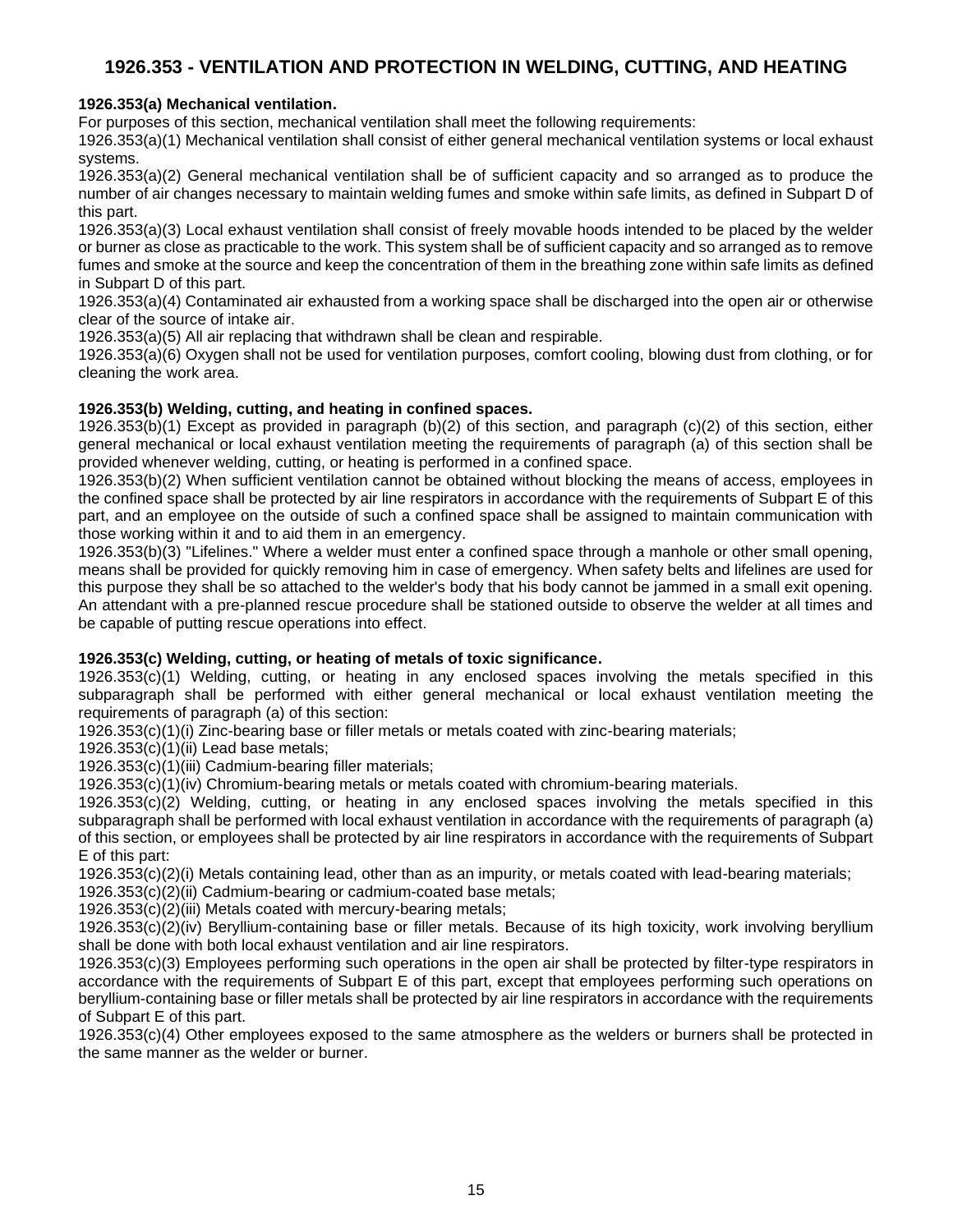#### <span id="page-15-0"></span>**1926.353(d) Inert-gas metal-arc welding.**

1926.353(d)(1) Since the inert-gas metal-arc welding process involves the production of ultra-violet radiation of intensities of 5 to 30 times that produced during shielded metal-arc welding, the decomposition of chlorinated solvents by ultraviolet rays, and the liberation of toxic fumes and gases, employees shall not be permitted to engage in, or be exposed to the process until the following special precautions have been taken:

1926.353(d)(1)(i) The use of chlorinated solvents shall be kept at least 200 feet, unless shielded, from the exposed arc, and surfaces prepared with chlorinated solvents shall be thoroughly dry before welding is permitted on such surfaces.

1926.353(d)(1)(ii) Employees in the area not protected from the arc by screening shall be protected by filter lenses meeting the requirements of Subpart E of this part. When two or more welders are exposed to each other's arc, filter lens goggles of a suitable type, meeting the requirements of Subpart E of this part, shall be worn under welding helmets. Hand shields to protect the welder against flashes and radiant energy shall be used when either the helmet is lifted or the shield is removed.

1926.353(d)(1)(iii) Welders and other employees who are exposed to radiation shall be suitably protected so that the skin is covered completely to prevent burns and other damage by ultraviolet rays. Welding helmets and hand shields shall be free of leaks and openings, and free of highly reflective surfaces.

1926.353(d)(1)(iv) When inert-gas metal-arc welding is being performed on stainless steel, the requirements of paragraph (c)(2) of this section shall be met to protect against dangerous concentrations of nitrogen dioxide.

#### <span id="page-15-1"></span>**1926.353(e) General welding, cutting, and heating.**

1926.353(e)(1) Welding, cutting, and heating, not involving conditions or materials described in paragraph (b), (c), or (d) of this section, may normally be done without mechanical ventilation or respiratory protective equipment, but where, because of unusual physical or atmospheric conditions, an unsafe accumulation of contaminants exists, suitable mechanical ventilation or respiratory protective equipment shall be provided.

1926.353(e)(2) Employees performing any type of welding, cutting, or heating shall be protected by suitable eye protective equipment in accordance with the requirements of Subpart E of this part.

[44 FR 8577, Feb. 9, 1979; 44 FR 20940, Apr. 6, 1979, as amended at 55 FR 42328, Oct. 18, 1990; 58 FR 35179, June 30, 1993]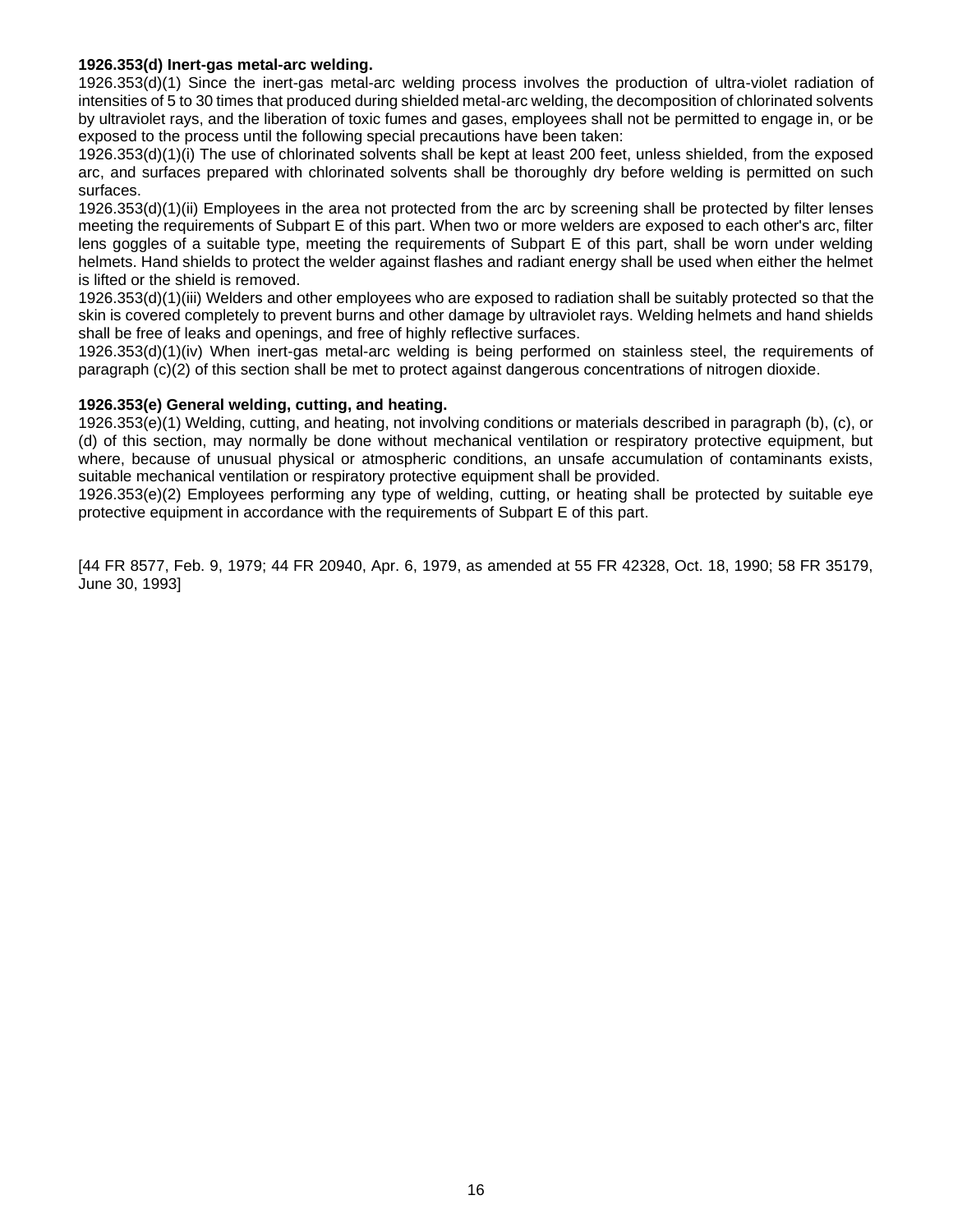# <span id="page-16-0"></span>**1926.354 - WELDING, CUTTING, AND HEATING IN WAY OF PRESERVATIVE COATINGS**

**1926.354(a)** Before welding, cutting, or heating is commenced on any surface covered by a preservative coating whose flammability is not known, a test shall be made by a competent person to determine its flammability. Preservative coatings shall be considered to be highly flammable when scrapings burn with extreme rapidity.

**1926.354(b)** Precautions shall be taken to prevent ignition of highly flammable hardened preservative coatings. When coatings are determined to be highly flammable, they shall be stripped from the area to be heated to prevent ignition.

#### **1926.354(c)** Protection against toxic preservative coatings:

[1926.354\(c\)\(1\) I](https://www.osha.gov/laws-regs/interlinking/standards/1926.354(c)(1))n enclosed spaces, all surfaces covered with toxic preservatives shall be stripped of all toxic coatings for a distance of at least 4 inches from the area of heat application, or the employees shall be protected by air line respirators, meeting the requirements of Subpart E of this part.

1926.354(c)(2) In the open air, employees shall be protected by a respirator, in accordance with requirements of Subpart E of this part.

**1926.354(d)** The preservative coatings shall be removed a sufficient distance from the area to be heated to ensure that the temperature of the unstripped metal will not be appreciably raised. Artificial cooling of the metal surrounding the heating area may be used to limit the size of the area required to be cleaned.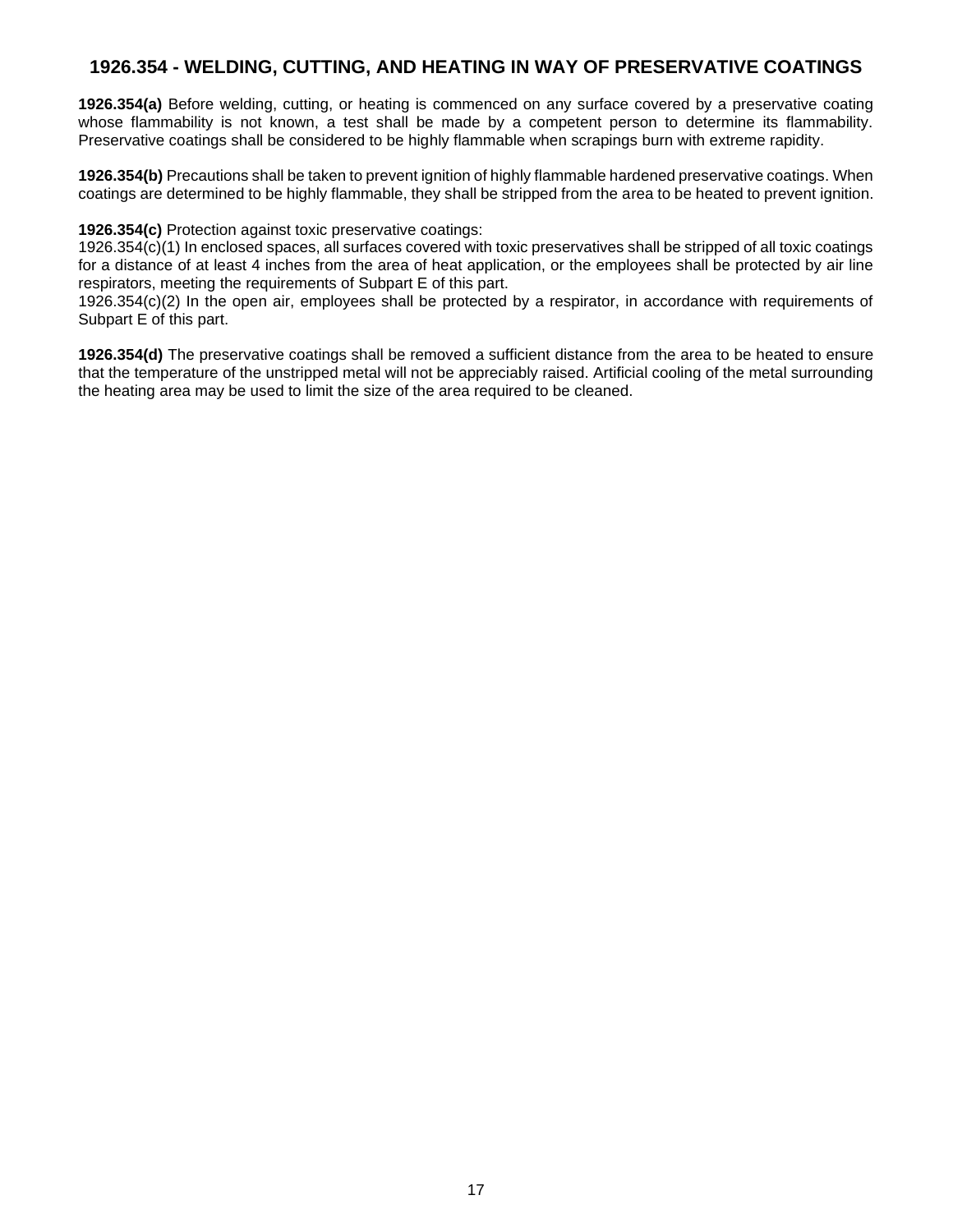# **1926.400 – INTRODUCTION**

<span id="page-17-0"></span>This subpart addresses electrical safety requirements that are necessary for the practical safeguarding of employees involved in construction work and is divided into four major divisions and applicable definitions as follows:

#### <span id="page-17-1"></span>1926.400(a) Installation safety requirements**.**

Installation safety requirements are contained in 1926.402 through 1926.408. Included in this category are electric equipment and installations used to provide electric power and light on jobsites.

#### <span id="page-17-2"></span>**[1926.400\(b\) S](https://www.osha.gov/laws-regs/interlinking/standards/1926.400(b))afety-related work practices.**

Safety-related work practices are contained in 1926.416 and 1926.417. In addition to covering the hazards arising from the use of electricity at jobsites, these regulations also cover the hazards arising from the accidental contact, direct or indirect, by employees with all energized lines, above or below ground, passing through or near the jobsite.

#### <span id="page-17-3"></span>**1926.400(c) Safety-related maintenance and environmental considerations.**

Safety-related maintenance and environmental considerations are contained in 1926.431 and 1926.432.

#### <span id="page-17-4"></span>**1926.400(d) Safety requirements for special equipment.**

Safety requirements for special equipment are contained in 1926.441.

#### <span id="page-17-5"></span>**1926.400(e) Definitions.**

Definitions applicable to this Subpart are contained in 1926.449.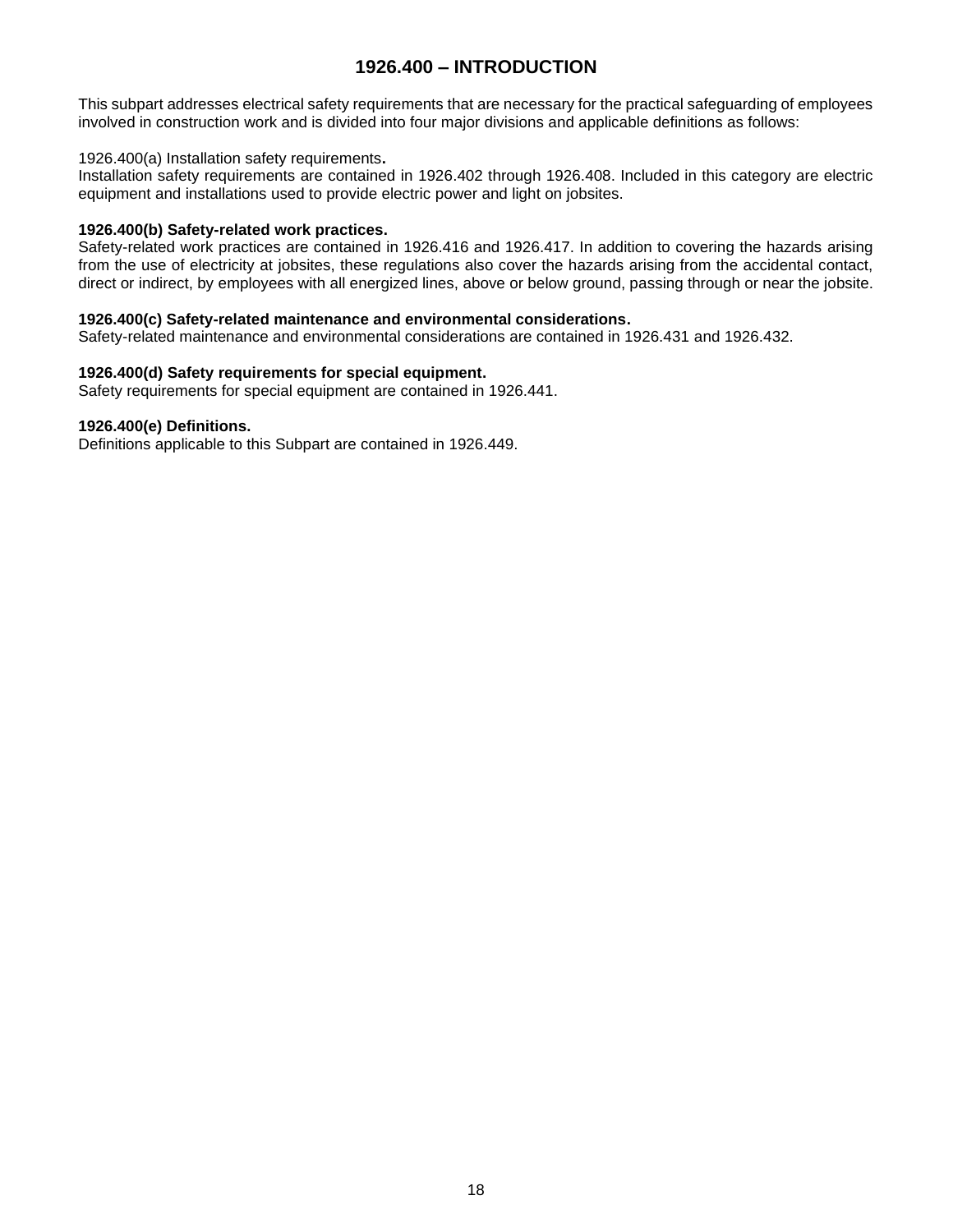# **1926.403 - GENERAL REQUIREMENTS**

#### <span id="page-18-1"></span><span id="page-18-0"></span>**[1926.403\(a\) A](https://www.osha.gov/laws-regs/interlinking/standards/1926.403(a))pproval.**

All electrical conductors and equipment shall be approved.

#### <span id="page-18-2"></span>**1926.403(b) Examination, installation, and use of equipment.**

[1926.403\(b\)\(1\) E](https://www.osha.gov/laws-regs/interlinking/standards/1926.403(b)(1))xamination. The employer shall ensure that electrical equipment is free from recognized hazards that are likely to cause death or serious physical harm to employees. Safety of equipment shall be determined on the basis of the following considerations:

[1926.403\(b\)\(1\)\(i\) S](https://www.osha.gov/laws-regs/interlinking/standards/1926.403(b)(1)(i))uitability for installation and use in conformity with the provisions of this subpart. Suitability of equipment for an identified purpose may be evidenced by listing, labeling, or certification for that identified purpose.

1926.403(b)(1)(ii) Mechanical strength and durability, including, for parts designed to enclose and protect other equipment, the adequacy of the protection thus provided.

1926.403(b)(1)(iii) Electrical insulation.

1926.403(b)(1)(iv) Heating effects under conditions of use.

1926.403(b)(1)(v) Arcing effects.

1926.403(b)(1)(vi) Classification by type, size, voltage, current capacity, specific use.

1926.403(b)(1)(vii) Other factors which contribute to the practical safeguarding of employees using or likely to come in contact with the equipment.

[1926.403\(b\)\(2\) I](https://www.osha.gov/laws-regs/interlinking/standards/1926.403(b)(2))nstallation and use. Listed, labeled, or certified equipment shall be installed and used in accordance with instructions included in the listing, labeling, or certification.

#### <span id="page-18-3"></span>**1926.403(c) Interrupting rating.**

Equipment intended to break current shall have an interrupting rating at system voltage sufficient for the current that must be interrupted.

#### <span id="page-18-4"></span>**1926.403(d) Mounting and cooling of equipment.**

1926.403(d)(1) Mounting. Electric equipment shall be firmly secured to the surface on which it is mounted. Wooden plugs driven into holes in masonry, concrete, plaster, or similar materials shall not be used.

1926.403(d)(2) Cooling. Electrical equipment which depends upon the natural circulation of air and convection principles for cooling of exposed surfaces shall be installed so that room air flow over such surfaces is not prevented by walls or by adjacent installed equipment. For equipment designed for floor mounting, clearance between top surfaces and adjacent surfaces shall be provided to dissipate rising warm air. Electrical equipment provided with ventilating openings shall be installed so that walls or other obstructions do not prevent the free circulation of air through the equipment.

#### <span id="page-18-5"></span>**[1926.403\(e\) S](https://www.osha.gov/laws-regs/interlinking/standards/1926.403(e))plices.**

Conductors shall be spliced or joined with splicing devices designed for the use or by brazing, welding, or soldering with a fusible metal or alloy. Soldered splices shall first be so spliced or joined as to be mechanically and electrically secure without solder and then soldered. All splices and joints and the free ends of conductors shall be covered with an insulation equivalent to that of the conductors or with an insulating device designed for the purpose.

#### <span id="page-18-6"></span>**1926.403(f) Arcing parts.**

Parts of electric equipment which in ordinary operation produce arcs, sparks, flames, or molten metal shall be enclosed or separated and isolated from all combustible material.

#### <span id="page-18-7"></span>**[1926.403\(g\) M](https://www.osha.gov/laws-regs/interlinking/standards/1926.403(g))arking.**

Electrical equipment shall not be used unless the manufacturer's name, trademark, or other descriptive marking by which the organization responsible for the product may be identified is placed on the equipment and unless other markings are provided giving voltage, current, wattage, or other ratings as necessary. The marking shall be of sufficient durability to withstand the environment involved.

#### <span id="page-18-8"></span>**[1926.403\(h\) I](https://www.osha.gov/laws-regs/interlinking/standards/1926.403(h))dentification of disconnecting means and circuits.**

Each disconnecting means required by this subpart for motors and appliances shall be legibly marked to indicate its purpose, unless located and arranged so the purpose is evident. Each service, feeder, and branch circuit, at its disconnecting means or overcurrent device, shall be legibly marked to indicate its purpose, unless located and arranged so the purpose is evident. These markings shall be of sufficient durability to withstand the environment involved.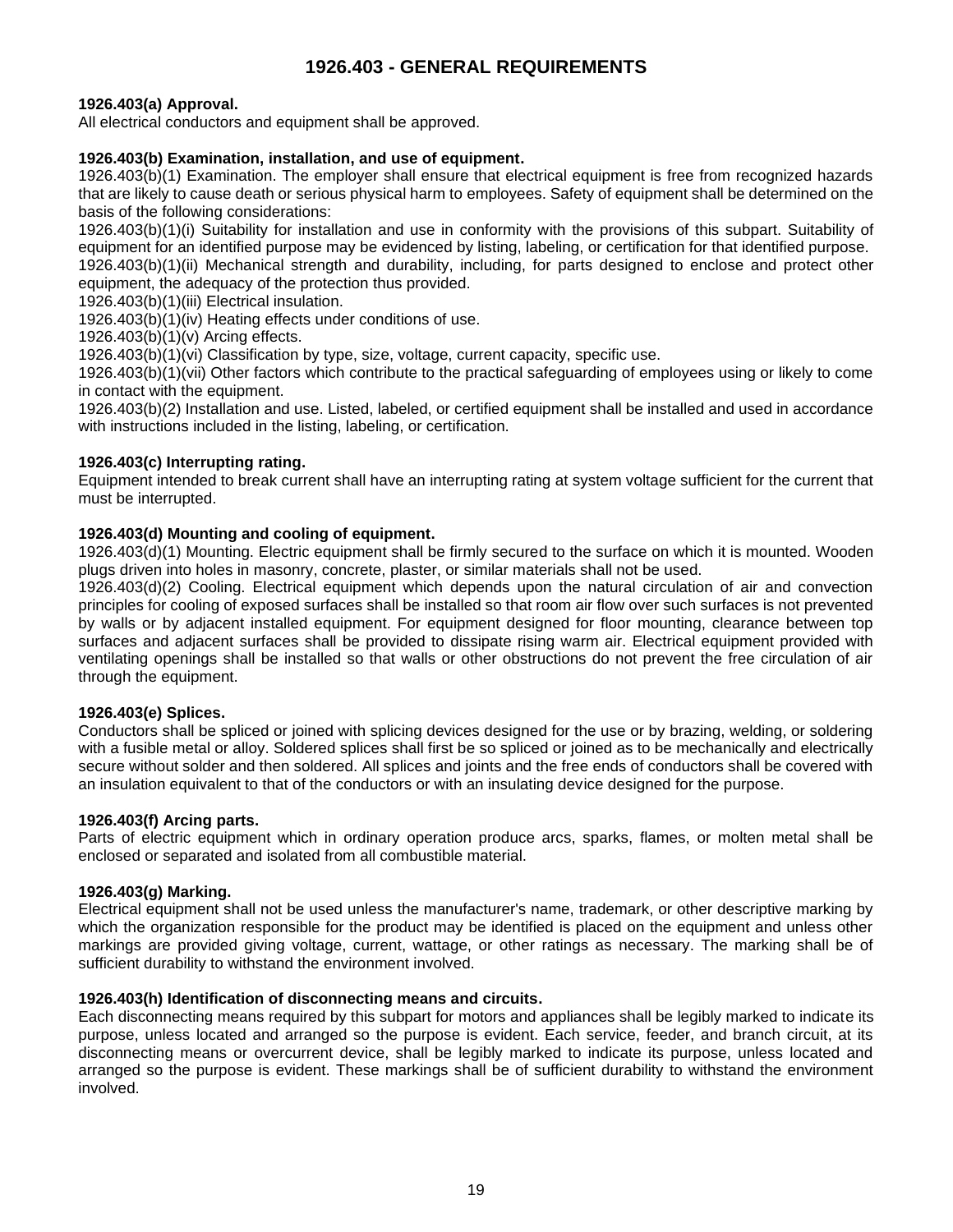#### <span id="page-19-0"></span>**1926.403(i) 600 Volts, nominal, or less.**

This paragraph applies to equipment operating at 600 volts, nominal, or less.

1926.403(i)(1) Working space about electric equipment. Sufficient access and working space shall be provided and maintained about all electric equipment to permit ready and safe operation and maintenance of such equipment. 1926.403(i)(1)(i) Working clearances. Except as required or permitted elsewhere in this subpart, the dimension of the working space in the direction of access to live parts operating at 600 volts or less and likely to require examination, adjustment, servicing, or maintenance while alive shall not be less than indicated in Table K-1. In addition to the dimensions shown in Table K-1, workspace shall not be less than 30 inches (762 mm) wide in front of the electric equipment. Distances shall be measured from the live parts if they are exposed, or from the enclosure front or opening if the live parts are enclosed. Walls constructed of concrete, brick, or tile are considered to be grounded. Working space is not required in back of assemblies such as dead-front switchboards or motor control centers where there are no renewable or adjustable parts such as fuses or switches on the back and where all connections are accessible from locations other than the back.

| <b>TABLE K-1</b><br><b>Working Clearances</b> |                                                      |                |                     |
|-----------------------------------------------|------------------------------------------------------|----------------|---------------------|
| <b>Nominal voltage to</b>                     | Minimum clear distance for conditions <sup>(1)</sup> |                |                     |
| ground                                        | (a)                                                  | (b)            | (c)                 |
|                                               | Feet(2)                                              | Feet(2)        | $\text{Feet}^{(2)}$ |
| $0 - 150$                                     | 3                                                    | 3              | 3                   |
| 151-600                                       | 3                                                    | $3\frac{1}{2}$ | 4                   |

Footnote(1) Conditions (a), (b), and (c) are as follows:

[a] Exposed live parts on one side and no live or grounded parts on the other side of the working space, or exposed live parts on both sides effectively guarded by insulating material. Insulated wire or insulated busbars operating at not over 300 volts are not considered live parts.

[b] Exposed live parts on one side and grounded parts on the other side.

[c] Exposed live parts on both sides of the workplace [not guarded as provided in Condition (a)] with the operator between.

Footnote(2) Note: For International System of Units (SI): one foot=0.3048m.

1926.403(i)(1)(ii) Clear spaces. Working space required by this subpart shall not be used for storage. When normally enclosed live parts are exposed for inspection or servicing, the working space, if in a passageway or general open space, shall be guarded.

1926.403(i)(1)(iii) Access and entrance to working space. At least one entrance shall be provided to give access to the working space about electric equipment.

1926.403(i)(1)(iv) Front working space. Where there are live parts normally exposed on the front of switchboards or motor control centers, the working space in front of such equipment shall not be less than 3 feet (914 mm).

1926.403(i)(1)(v) Headroom. The minimum headroom of working spaces about service equipment, switchboards, panelboards, or motor control centers shall be 6 feet 3 inches (1.91 m).

1926.403(i)(2) Guarding of live parts.

[1926.403\(i\)\(2\)\(i\) E](https://www.osha.gov/laws-regs/interlinking/standards/1926.403(i)(2)(i))xcept as required or permitted elsewhere in this subpart, live parts of electric equipment operating at 50 volts or more shall be guarded against accidental contact by cabinets or other forms of enclosures, or by any of the following means:

1926.403(i)(2)(i)(A) By location in a room, vault, or similar enclosure that is accessible only to qualified persons.

1926.403(i)(2)(i)(B) By partitions or screens so arranged that only qualified persons will have access to the space within reach of the live parts. Any openings in such partitions or screens shall be so sized and located that persons are not likely to come into accidental contact with the live parts or to bring conducting objects into contact with them. 1926.403(i)(2)(i)(C) By location on a balcony, gallery, or platform so elevated and arranged as to exclude unqualified persons.

1926.403(i)(2)(i)(D) By elevation of 8 feet (2.44 m) or more above the floor or other working surface and so installed as to exclude unqualified persons.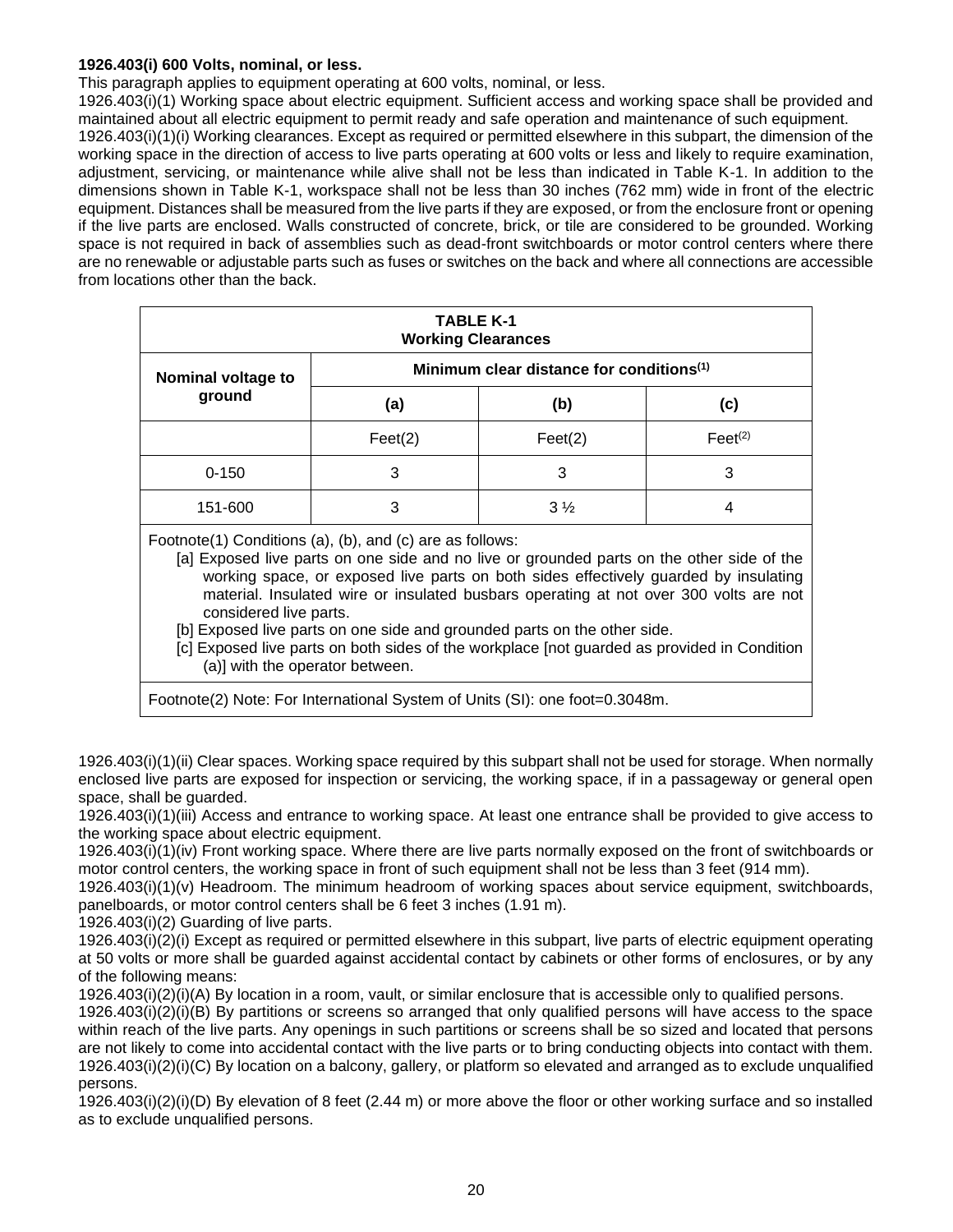1926.403(i)(2)(ii) In locations where electric equipment would be exposed to physical damage, enclosures or guards shall be so arranged and of such strength as to prevent such damage.

1926.403(i)(2)(iii) Entrances to rooms and other guarded locations containing exposed live parts shall be marked with conspicuous warning signs forbidding unqualified persons to enter.

#### <span id="page-20-0"></span>**1926.403(j) Over 600 volts, nominal.**

1926.403(j)(1) General. Conductors and equipment used on circuits exceeding 600 volts, nominal, shall comply with all applicable provisions of paragraphs (a) through (g) of this section and with the following provisions which supplement or modify those requirements. The provisions of paragraphs  $(i)(2)$ ,  $(i)(3)$ , and  $(i)(4)$  of this section do not apply to equipment on the supply side of the service conductors.

1926.403(j)(2) Enclosure for electrical installations. Electrical installations in a vault, room, closet or in an area surrounded by a wall, screen, or fence, access to which is controlled by lock and key or other equivalent means, are considered to be accessible to qualified persons only. A wall, screen, or fence less than 8 feet (2.44 m) in height is not considered adequate to prevent access unless it has other features that provide a degree of isolation equivalent to an 8-foot (2.44-m) fence. The entrances to all buildings, rooms or enclosures containing exposed live parts or exposed conductors operating at over 600 volts, nominal, shall be kept locked or shall be under the observation of a qualified person at all times.

1926.403(j)(2)(i) Installations accessible to qualified persons only. Electrical installations having exposed live parts shall be accessible to qualified persons only and shall comply with the applicable provisions of paragraph (j)(3) of this section.

1926.403(j)(2)(ii) Installations accessible to unqualified persons. Electrical installations that are open to unqualified persons shall be made with metal-enclosed equipment or shall be enclosed in a vault or in an area, access to which is controlled by a lock. Metal-enclosed switchgear, unit substations, transformers, pull boxes, connection boxes, and other similar associated equipment shall be marked with appropriate caution signs. If equipment is exposed to physical damage from vehicular traffic, guards shall be provided to prevent such damage. Ventilating or similar openings in metal-enclosed equipment shall be designed so that foreign objects inserted through these openings will be deflected from energized parts.

1926.403(j)(3) Workspace about equipment. Sufficient space shall be provided and maintained about electric equipment to permit ready and safe operation and maintenance of such equipment. Where energized parts are exposed, the minimum clear workspace shall not be less than 6 feet 6 inches (1.98 m) high (measured vertically from the floor or platform), or less than 3 feet (914 mm) wide (measured parallel to the equipment). The depth shall be as required in Table K-2. The workspace shall be adequate to permit at least a 90-degree opening of doors or hinged panels.

1926.403(j)(3)(i) Working space. The minimum clear working space in front of electric equipment such as switchboards, control panels, switches, circuit breakers, motor controllers, relays, and similar equipment shall not be less than specified in Table K-2 unless otherwise specified in this subpart. Distances shall be measured from the live parts if they are exposed, or from the enclosure front or opening if the live parts are enclosed. However, working space is not required in back of equipment such as dead-front switchboards or control assemblies where there are no renewable or adjustable parts (such as fuses or switches) on the back and where all connections are accessible from locations other than the back. Where rear access is required to work on de-energized parts on the back of enclosed equipment, a minimum working space of 30 inches (762 mm) horizontally shall be provided.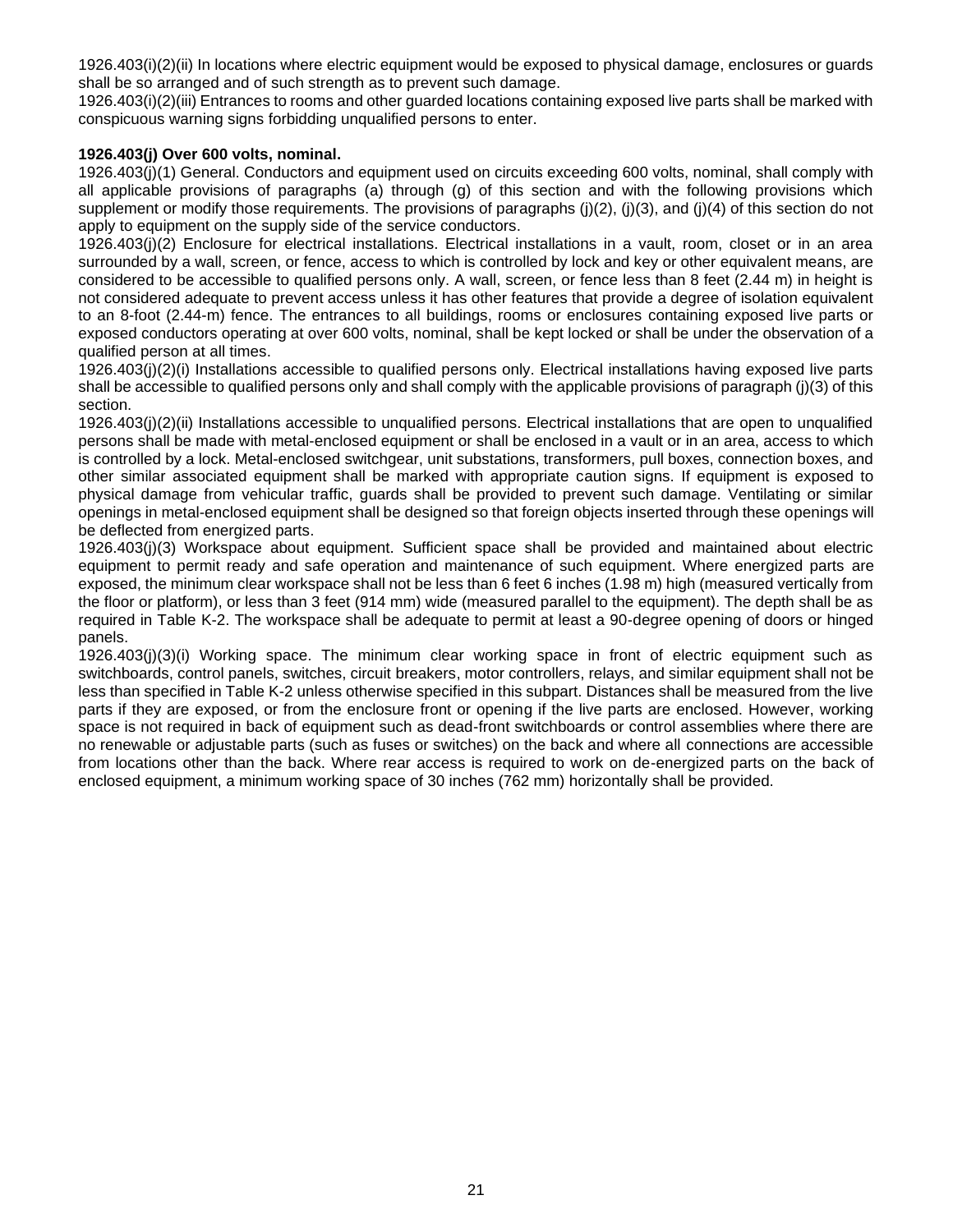| <b>TABLE K-2</b><br>Minimum Depth of Clear Working Space in Front of Electric Equipment                                                                                                                                                                                                                                                                                                                                                                                                                                                                                                                                                                                                                                         |                           |                       |         |
|---------------------------------------------------------------------------------------------------------------------------------------------------------------------------------------------------------------------------------------------------------------------------------------------------------------------------------------------------------------------------------------------------------------------------------------------------------------------------------------------------------------------------------------------------------------------------------------------------------------------------------------------------------------------------------------------------------------------------------|---------------------------|-----------------------|---------|
| Nominal voltage to                                                                                                                                                                                                                                                                                                                                                                                                                                                                                                                                                                                                                                                                                                              | Conditions <sup>(1)</sup> |                       |         |
| ground                                                                                                                                                                                                                                                                                                                                                                                                                                                                                                                                                                                                                                                                                                                          | (a)                       | (b)                   | (c)     |
|                                                                                                                                                                                                                                                                                                                                                                                                                                                                                                                                                                                                                                                                                                                                 | Feet <sup>(2)</sup>       | $\mathsf{Feet}^{(2)}$ | Feet(2) |
| 601 to 2,500                                                                                                                                                                                                                                                                                                                                                                                                                                                                                                                                                                                                                                                                                                                    | 3                         | 4                     | 5       |
| 2,501 to 9,000                                                                                                                                                                                                                                                                                                                                                                                                                                                                                                                                                                                                                                                                                                                  | 4                         | 5                     | 6       |
| 9,001 to 25,000                                                                                                                                                                                                                                                                                                                                                                                                                                                                                                                                                                                                                                                                                                                 | 5                         | 6                     | 9       |
| 25,001 to 75 kV                                                                                                                                                                                                                                                                                                                                                                                                                                                                                                                                                                                                                                                                                                                 | 6                         | 8                     | 10      |
| Above 75kV                                                                                                                                                                                                                                                                                                                                                                                                                                                                                                                                                                                                                                                                                                                      | 8                         | 10                    | 12      |
| Footnote(1) Conditions (a), (b), and (c) are as follows:<br>1926.403(j)(3)(i)(a) Exposed live parts on one side and no live or grounded parts on the other<br>side of the working space, or exposed live parts on both sides effectively guarded by<br>insulating materials. Insulated wire or insulated busbars operating at not over 300 volts<br>are not considered live parts.<br>$1926.403(j)(3)(i)(b)$ Exposed live parts on one side and grounded parts on the other side.<br>Walls constructed of concrete, brick, or tile are considered to be grounded surfaces.<br>$1926.403(j)(3)(i)(c)$ Exposed live parts on both sides of the workspace [not guarded as<br>provided in Condition (a)] with the operator between. |                           |                       |         |

Footnote(2) NOTE: For SI units: one foot=0.3048 m.

1926.403(j)(3)(ii) Lighting outlets and points of control. The lighting outlets shall be so arranged that persons changing lamps or making repairs on the lighting system will not be endangered by live parts or other equipment. The points of control shall be so located that persons are not likely to come in contact with any live part or moving part of the equipment while turning on the lights.

1926.403(j)(3)(iii) Elevation of unguarded live parts. Unguarded live parts above working space shall be maintained at elevations not less than specified in Table K-3.

| TABLE K-3<br><b>Elevation of Unguarded Energized Parts Above Working Space</b> |                          |  |  |
|--------------------------------------------------------------------------------|--------------------------|--|--|
| Nominal voltage between phases                                                 | <b>Minimum Elevation</b> |  |  |
| 601-7,500                                                                      | 8 feet 6 inches.[1]      |  |  |
| 7,501-35,000                                                                   | 9 feet.                  |  |  |
| Over 35kV<br>9 feet+0.37 inches per kV above 35kV.                             |                          |  |  |
| Footnote(1) NOTE: For SI units: one inch=25.4 mm; one foot=0.3048 m.           |                          |  |  |

1926.403(j)(4) Entrance and access to workspace. At least one entrance not less than 24 inches (610 mm) wide and 6 feet 6 inches (1.98 m) high shall be provided to give access to the working space about electric equipment. On switchboard and control panels exceeding 48 inches (1.22 m) in width, there shall be one entrance at each end of such board where practicable. Where bare energized parts at any voltage or insulated energized parts above 600 volts are located adjacent to such entrance, they shall be guarded.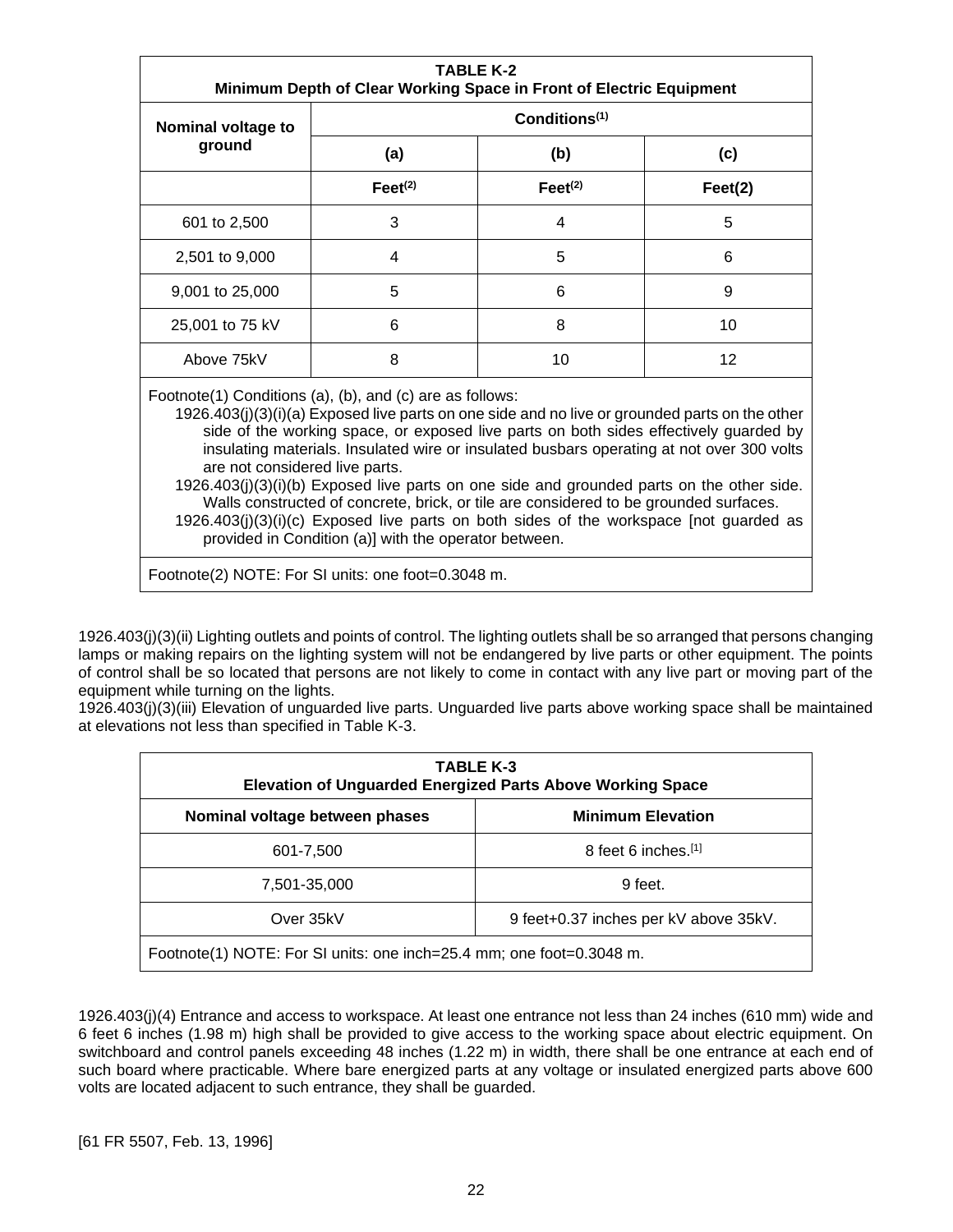# **1926.600 – EQUIPMENT**

# <span id="page-22-1"></span><span id="page-22-0"></span>**1926.600(a) General Requirements.**

1926.600(a)(1) All equipment left unattended at night, adjacent to a highway in normal use, or adjacent to construction areas where work is in progress, shall have appropriate lights or reflectors, or barricades equipped with appropriate lights or reflectors, to identify the location of the equipment.

1926.600(a)(2) A safety tire rack, cage, or equivalent protection shall be provided and used when inflating, mounting, or dismounting tires installed on split rims, or rims equipped with locking rings or similar devices. [1926.600\(a\)\(3\) -](https://www.osha.gov/laws-regs/interlinking/standards/1926.600(a)(3))

[1926.600\(a\)\(3\)\(i\) H](https://www.osha.gov/laws-regs/interlinking/standards/1926.600(a)(3)(i))eavy machinery, equipment, or parts thereof, which are suspended or held aloft by use of slings, hoists, or jacks shall be substantially blocked or cribbed to prevent falling or shifting before employees are permitted to work under or between them. Bulldozer and scraper blades, end-loader buckets, dump bodies, and similar equipment, shall be either fully lowered or blocked when being repaired or when not in use. All controls shall be in a neutral position, with the motors stopped and brakes set, unless work being performed requires otherwise.

[1926.600\(a\)\(3\)\(ii\) W](https://www.osha.gov/laws-regs/interlinking/standards/1926.600(a)(3)(ii))henever the equipment is parked, the parking brake shall be set. Equipment parked on inclines shall have the wheels chocked and the parking brake set.

1926.600(a)(4) The use, care and charging of all batteries shall conform to the requirements of Subpart K of this part. 1926.600(a)(5) All cab glass shall be safety glass, or equivalent, that introduces no visible distortion affecting the safe operation of any machine covered by this subpart.

[1926.600\(a\)\(6\) A](https://www.osha.gov/laws-regs/interlinking/standards/1926.600(a)(6))ll equipment covered by this subpart shall comply with the following requirements when working or being moved in the vicinity of power lines or energized transmitters, except where electrical distribution and transmission lines have been deenergized and visibly grounded at point of work or where insulating barriers, not a part of or an attachment to the equipment or machinery, have been erected to prevent physical contact with the lines: 1926.600(a)(6)(i) For lines rated 50 kV or below, minimum clearance between the lines and any part of the crane or load shall be 10 feet;

1926.600(a)(6)(ii) For lines rated over 50 kV, minimum clearance between the lines and any part of the crane or load shall be 10 feet plus 0.4 inch for each 1 kV over 50 kV, or twice the length of the line insulator, but never less than 10 feet;

1926.600(a)(6)(iii) In transit with no load and boom lowered, the equipment clearance shall be a minimum of 4 feet for voltages less than 50 kV, and 10 feet for voltages over 50 kV, up to and including 345 kV, and 16 feet for voltages up to and including 750 kV;

1926.600(a)(6)(iv) A person shall be designated to observe clearance of the equipment and give timely warning for all operations where it is difficult for the operator to maintain the desired clearance by visual means;

1926.600(a)(6)(v) Cage-type boom guards, insulating links, or proximity warning devices may be used on cranes, but the use of such devices shall not alter the requirements of any other regulation of this part even if such device is required by law or regulation;

1926.600(a)(6)(vi) Any overhead wire shall be considered to be an energized line unless and until the person owning such line or the electrical utility authorities indicate that it is not an energized line and it has been visibly grounded;

1926.600(a)(6)(vii) Prior to work near transmitter towers where an electrical charge can be induced in the equipment or materials being handled, the transmitter shall be deenergized or tests shall be made to determine if electrical charge is induced on the crane. The following precautions shall be taken when necessary to dissipate induced voltages:

1926.600(a)(6)(vii)(A) The equipment shall be provided with an electrical ground directly to the upper rotating structure supporting the boom; and

1926.600(a)(6)(vii)(B) Ground jumper cables shall be attached to materials being handled by boom equipment when electrical charge is induced while working near energized transmitters. Crews shall be provided with nonconductive poles having large alligator clips or other similar protection to attach the ground cable to the load.

1926.600(a)(6)(vii)(C) Combustible and flammable materials shall be removed from the immediate area prior to operations.

1926.600(a)(7) Rolling railroad cars. Derail and/or bumper blocks shall be provided on spur railroad tracks where a rolling car could contact other cars being worked, enter a building, work or traffic area.

# **1926.600(b) Specific requirements.** [Reserved]

[44 FR 8577, Feb. 9, 1979; 44 FR 20940, Apr, 6, 1979, as amended at 58 FR 35183, June 30, 1993; 75 FR 48134, Aug. 9, 2010]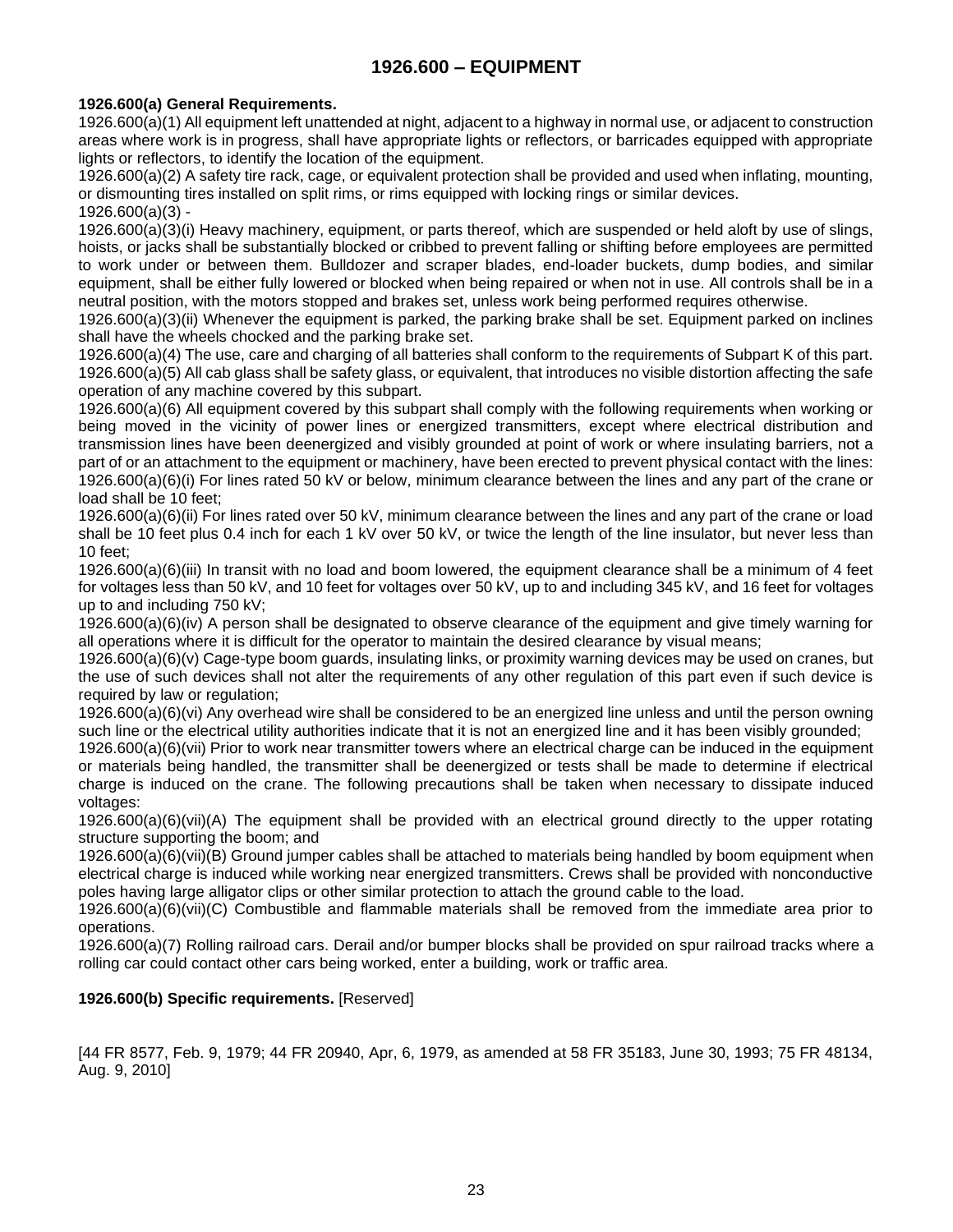# **1926.605 - MARINE OPERATIONS AND EQUIPMENT**

#### <span id="page-23-1"></span><span id="page-23-0"></span>**[1926.605\(a\) M](https://www.osha.gov/laws-regs/interlinking/standards/1926.605(a))aterial handling operations.**

[1926.605\(a\)\(1\) O](https://www.osha.gov/laws-regs/interlinking/standards/1926.605(a)(1))perations fitting the definition of "material handling" shall be performed in conformance with applicable requirements of Part 1918, "Safety and Health Regulations for Longshoring" of this chapter. The term "longshoring operations" means the loading, unloading, moving, or handling of construction materials, equipment and supplies, etc. into, in, on, or out of any vessel from a fixed structure or shore-to-vessel, vessel-to-shore or fixed structure or vessel-to-vessel.

#### <span id="page-23-2"></span>**1926.605(b) Access to barges.**

1926.605(b)(1) Ramps for access of vehicles to or between barges shall be of adequate strength, provided with side boards, well maintained, and properly secured.

1926.605(b)(2) Unless employees can step safely to or from the wharf, float, barge, or river towboat, either a ramp, meeting the requirements of paragraph (b)(1) of this section, or a safe walkway, shall be provided.

1926.605(b)(3) Jacob's ladders shall be of the double rung or flat tread type. They shall be well maintained and properly secured.

1926.605(b)(4) A Jacob's ladder shall either hang without slack from its lashings or be pulled up entirely.

1926.605(b)(5) When the upper end of the means of access rests on or is flush with the top of the bulwark, substantial steps properly secured and equipped with at least one substantial hand rail approximately 33 inches in height, shall be provided between the top of the bulwark and the deck.

1926.605(b)(6) Obstructions shall not be laid on or across the gangway.

1926.605(b)(7) The means of access shall be adequately illuminated for its full length.

1926.605(b)(8) Unless the structure makes it impossible, the means of access shall be so located that the load will not pass over employees.

# <span id="page-23-3"></span>**1926.605(c) Working surfaces of barges.**

1926.605(c)(1) Employees shall not be permitted to walk along the sides of covered lighters or barges with coamings more than 5 feet high, unless there is a 3-foot clear walkway, or a grab rail, or a taut handline is provided.

1926.605(c)(2) Decks and other working surfaces shall be maintained in a safe condition.

1926.605(c)(3) Employees shall not be permitted to pass fore and aft, over, or around deckloads, unless there is a safe passage.

1926.605(c)(4) Employees shall not be permitted to walk over deckloads from rail to coaming unless there is a safe passage. If it is necessary to stand at the outboard or inboard edge of the deckload where less than 24 inches of bulwark, rail, coaming, or other protection exists, all employees shall be provided with a suitable means of protection against falling from the deckload.

# <span id="page-23-4"></span>**1926.605(d) First-aid and lifesaving equipment.**

[1926.605\(d\)\(1\) P](https://www.osha.gov/laws-regs/interlinking/standards/1926.605(d)(1))rovisions for rendering first aid and medical assistance shall be in accordance with Subpart D of this part.

1926.605(d)(2) The employer shall ensure that there is in the vicinity of each barge in use at least one U.S. Coast Guard-approved 30-inch lifering with not less than 90 feet of line attached, and at least one portable or permanent ladder which will reach the top of the apron to the surface of the water. If the above equipment is not available at the pier, the employer shall furnish it during the time that he is working the barge.

1926.605(d)(3) Employees walking or working on the unguarded decks of barges shall be protected with U.S. Coast Guard-approved work vests or buoyant vests.

#### <span id="page-23-5"></span>**1926.605(e) Commercial diving operations.**

Commercial diving operations shall be subject to Subpart T of Part 1910, 1910.401-1910.441, of this chapter.

[39 FR 22801, June 24, 1974, as amended at 42 FR 37674, July 22, 1977]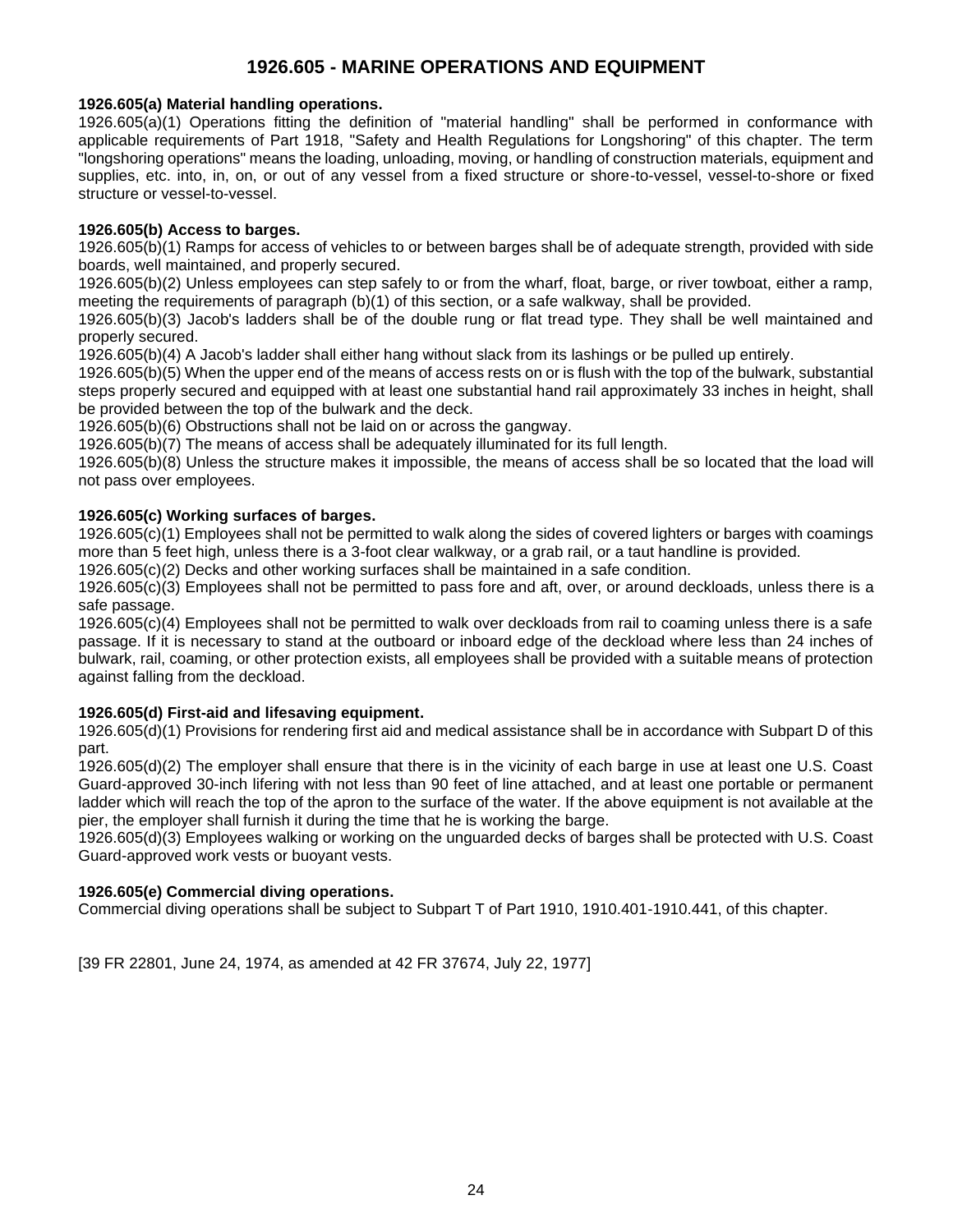# **1926.850 - PREPARATORY OPERATIONS**

<span id="page-24-0"></span>**[1926.850\(a\)](https://www.osha.gov/laws-regs/interlinking/standards/1926.850(a))** Prior to permitting employees to start demolition operations, an engineering survey shall be made, by a competent person, of the structure to determine the condition of the framing, floors, and walls, and possibility of unplanned collapse of any portion of the structure. Any adjacent structure where employees may be exposed shall also be similarly checked. The employer shall have in writing evidence that such a survey has been performed.

**1926.850(b)** When employees are required to work within a structure to be demolished which has been damaged by fire, flood, explosion, or other cause, the walls or floor shall be shored or braced.

**1926.850(c)** All electric, gas, water, steam, sewer, and other service lines shall be shut off, capped, or otherwise controlled, outside the building line before demolition work is started. In each case, any utility company which is involved shall be notified in advance.

**1926.850(d)** If it is necessary to maintain any power, water or other utilities during demolition, such lines shall be temporarily relocated, as necessary, and protected.

**1926.850(e)** It shall also be determined if any type of hazardous chemicals, gases, explosives, flammable materials, or similarly dangerous substances have been used in any pipes, tanks, or other equipment on the property. When the presence of any such substances is apparent or suspected, testing and purging shall be performed and the hazard eliminated before demolition is started.

**1926.850(f)** Where a hazard exists from fragmentation of glass, such hazards shall be removed.

**1926.850(g)** Where a hazard exists to employees falling through wall openings, the opening shall be protected to a height of approximately 42 inches.

**1926.850(h)** When debris is dropped through holes in the floor without the use of chutes, the area onto which the material is dropped shall be completely enclosed with barricades not less than 42 inches high and not less than 6 feet back from the projected edge of the opening above. Signs, warning of the hazard of falling materials, shall be posted at each level. Removal shall not be permitted in this lower area until debris handling ceases above.

**1926.850(i)** All floor openings, not used as material drops, shall be covered over with material substantial enough to support the weight of any load which may be imposed. Such material shall be properly secured to prevent its accidental movement.

**1926.850(j)** Except for the cutting of holes in floors for chutes, holes through which to drop materials, preparation of storage space, and similar necessary preparatory work, the demolition of exterior walls and floor construction shall begin at the top of the structure and proceed downward. Each story of exterior wall and floor construction shall be removed and dropped into the storage space before commencing the removal of exterior walls and floors in the story next below.

**1926.850(k)** Employee entrances to multistory structures being demolished shall be completely protected by sidewalk sheds or canopies, or both, providing protection from the face of the building for a minimum of 8 feet. All such canopies shall be at least 2 feet wider than the building entrances or openings (1 foot wider on each side thereof), and shall be capable of sustaining a load of 150 pounds per square foot.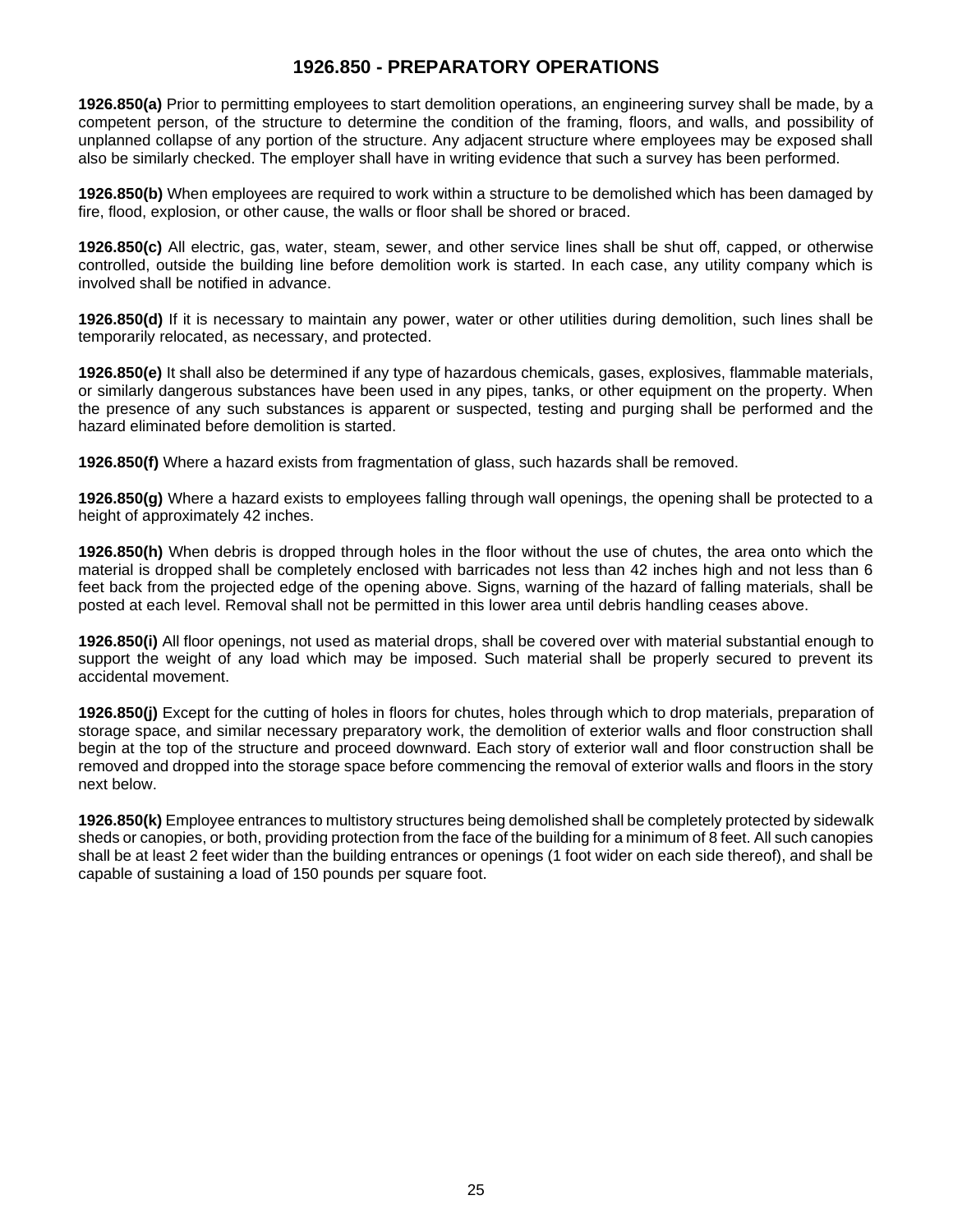# **1926.910 - INSPECTION AFTER BLASTING**

<span id="page-25-0"></span>**1926.910(a)** Immediately after the blast has been fired, the firing line shall be disconnected from the blasting machine, or where power switches are used, they shall be locked open or in the off position.

**1926.910(b)** Sufficient time shall be allowed, not less than 15 minutes in tunnels, for the smoke and fumes to leave the blasted area before returning to the shot. An inspection of the area and the surrounding rubble shall be made by the blaster to determine if all charges have been exploded before employees are allowed to return to the operation, and in tunnels, after the muck pile has been wetted down.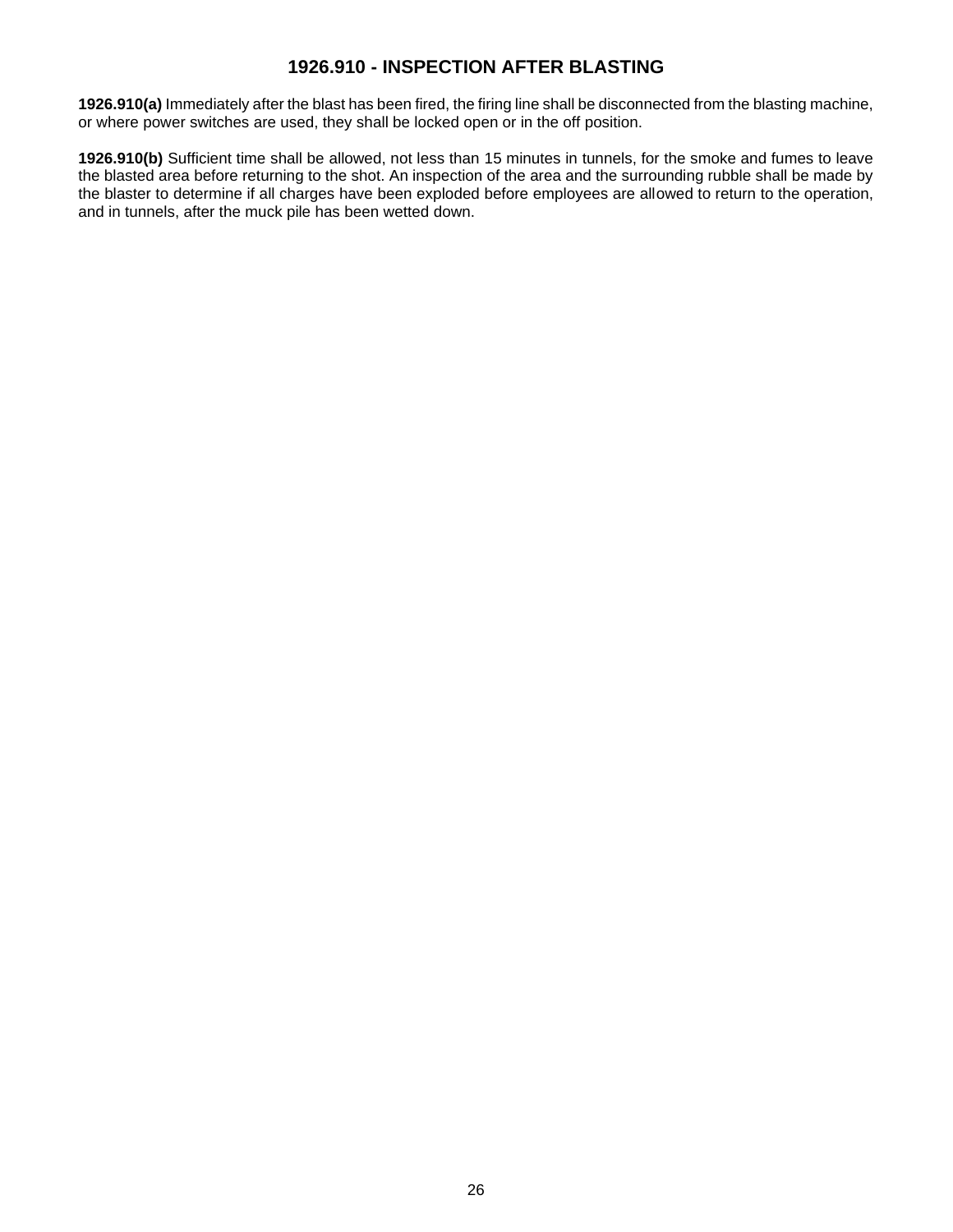# **1926.914 - DEFINITIONS APPLICABLE TO THIS SUBPART**

<span id="page-26-0"></span>**1926.914(a) "American Table of Distances"** (also known as Quantity Distance Tables) means American Table of Distances for Storage of Explosives as revised and approved by the Institute of the Makers of Explosives, June 5, 1964.

**1926.914(b) "Approved storage facility"-**A facility for the storage of explosive materials conforming to the requirements of this part and covered by a license or permit issued under authority of the Bureau of Alcohol, Tobacco and Firearms. (See 27 CFR part 55.)

**1926.914(c) "Blast area"** - The area in which explosives loading and blasting operations are being conducted.

**1926.914(d) "Blaster"** - The person or persons authorized to use explosives for blasting purposes and meeting the qualifications contained in 1926.901.

**1926.914(e) "Blasting agent"** - A blasting agent is any material or mixture consisting of a fuel and oxidizer used for blasting, but not classified an explosive and in which none of the ingredients is classified as an explosive provided the furnished (mixed) product cannot be detonated with a No. 8 test blasting cap when confined. A common blasting agent presently in use is a mixture of ammonium nitrate (NH(4)NO(3)) and carbonaceous combustibles, such as fuel oil or coal, and may either be procured, premixed and packaged from explosives companies or mixed in the field.

**1926.914(f) "Blasting caps"** - A metallic tube closed at one end, containing a charge of one or more detonating compounds, and designed for and capable of detonation from the sparks or flame from a safety fuse inserted and crimped into the open end.

**1926.914(g) "Block holing"** - The breaking of boulders by firing a charge of explosives that has been loaded in a drill hole.

**1926.914(h) "Conveyance" -** Any unit for transporting explosives or blasting agents, including but not limited to trucks, trailers, rail cars, barges, and vessels.

**1926.914(i) "Detonating cord"** - A flexible cord containing a center core of high explosives which when detonated, will have sufficient strength to detonate other cap - sensitive explosives with which it is in contact.

**1926.914(j) "Detonator"** - Blasting caps, electric blasting caps, delay electric blasting caps, and nonelectric delay blasting caps.

**1926.914(k) "Electric blasting cap"** - A blasting cap designed for and capable of detonation by means of an electric current.

# **1926.914(l) "Electric blasting circuitry" -**

1926.914(l)(1) Bus wire. An expendable wire, used in parallel or series, in parallel circuits, to which are connected the leg wires of electric blasting caps.

1926.914(l)(2) Connecting wire. An insulated expendable wire used between electric blasting caps and the leading wires or between the bus wire and the leading wires.

1926.914(l)(3) Leading wire. An insulated wire used between the electric power source and the electric blasting cap circuit.

1926.914(l)(4) Permanent blasting wire. A permanently mounted insulated wire used between the electric power source and the electric blasting cap circuit.

**1926.914(m) "Electric delay blasting caps"** - Caps designed to detonate at a predetermined period of time after energy is applied to the ignition system.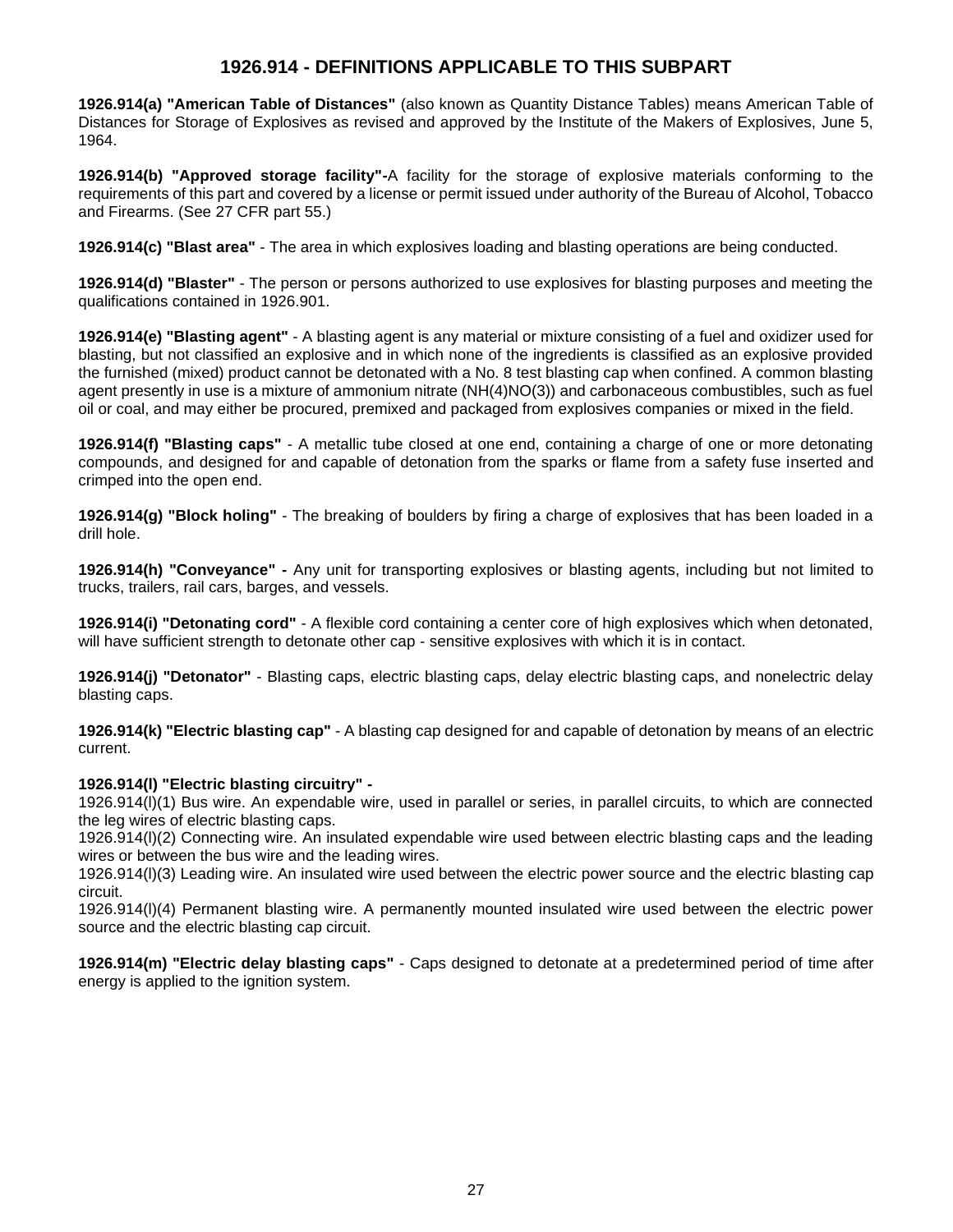#### **1926.914(n) "Explosives"**

1926.914(n)(1) Any chemical compound, mixture, or device, the primary or common purpose of which is to function by explosion; that is, with substantially instantaneous release of gas and heat, unless such compound, mixture or device is otherwise specifically classified by the U.S. Department of Transportation.

1926.914(n)(2) All material which is classified as Class A, Class B, and Class C Explosives by the U.S. Department of Transportation.

1926.914(n)(3) Classification of explosives by the U.S. Department of Transportation is as follows:

Class A Explosives. Possessing detonating hazard, such as dynamite, nitroglycerin, picric acid, lead azide, fulminate of mercury, black powder, blasting caps, and detonating primers.

Class B Explosives. Possessing flammable hazard, such as propellant explosives, including some smokeless propellants.

Class C Explosives. Include certain types of manufactured articles which contain Class A or Class B explosives, or both, as components, but in restricted quantities.

**1926.914(o) "Fuse lighters"** - Special devices for the purpose of igniting safety fuse.

**1926.914(p) "Magazine"** - Any building or structure, other than an explosives manufacturing building, used for the storage of explosives.

**1926.914(q) "Misfire"** - An explosive charge which failed to detonate.

**1926.914(r) "Mud-capping"** (sometimes known as bulldozing, adobe blasting, or dobying). The blasting of boulders by placing a quantity of explosives against a rock, boulder, or other object without confining the explosives in a drill hole.

**1926.914(s) "Nonelectric delay blasting cap" -** A blasting cap with an integral delay element in conjunction with and capable of being detonated by a detonation impulse or signal from miniaturized detonating cord.

**1926.914(t) "Primary blasting"** - The blasting operation by which the original rock formation is dislodged from its natural location.

**1926.914(u) "Primer" -** A cartridge or container of explosives into which a detonator or detonating cord is inserted or attached.

**1926.914(v) "Safety fuse"** - A flexible cord containing an internal burning medium by which fire is conveyed at a continuous and uniform rate for the purpose of firing blasting caps.

**1926.914(w) "Secondary blasting"** - The reduction of oversize material by the use of explosives to the dimension required for handling, including mudcapping and blockholing.

**1926.914(x) "Stemming"** - A suitable inert incombustible material or device used to confine or separate explosives in a drill hole, or to cover explosives in mud-capping.

**1926.914(y) "Springing" -** The creation of a pocket in the bottom of a drill hole by the use of a moderate quantity of explosives in order that larger quantities or explosives may be inserted therein.

**1926.914(z) "Water gels, or slurry explosives"** - A wide variety of materials used for blasting. They all contain substantial proportions of water and high proportions of ammonium nitrate, some of which is in solution in the water. Two broad classes of water gels are:

1926.914(z)(1) Those which are sensitized by a material classed as an explosive, such as TNT or smokeless powder, and

1926.914(z)(2) those which contain no ingredient classified as an explosive; these are sensitized with metals such as aluminum or with other fuels. Water gels may be premixed at an explosives plant or mixed at the site immediately before delivery into the bore hole.

**1926.914(aa) "Semi-conductive hose."** Semi-conductive hose - a hose with an electrical resistance high enough to limit flow of stray electric currents to safe levels, yet not so high as to prevent drainage of static electric charges to ground; hose of not more than 2 megohms resistance over its entire length and of not less than 5,000 ohms per foot meets the requirement.

[44 FR 8577, Feb. 9, 1979; 44 FR 20940, Apr. 6, 1979, as amended at 58 FR 35184 and 35311, June 30, 1993]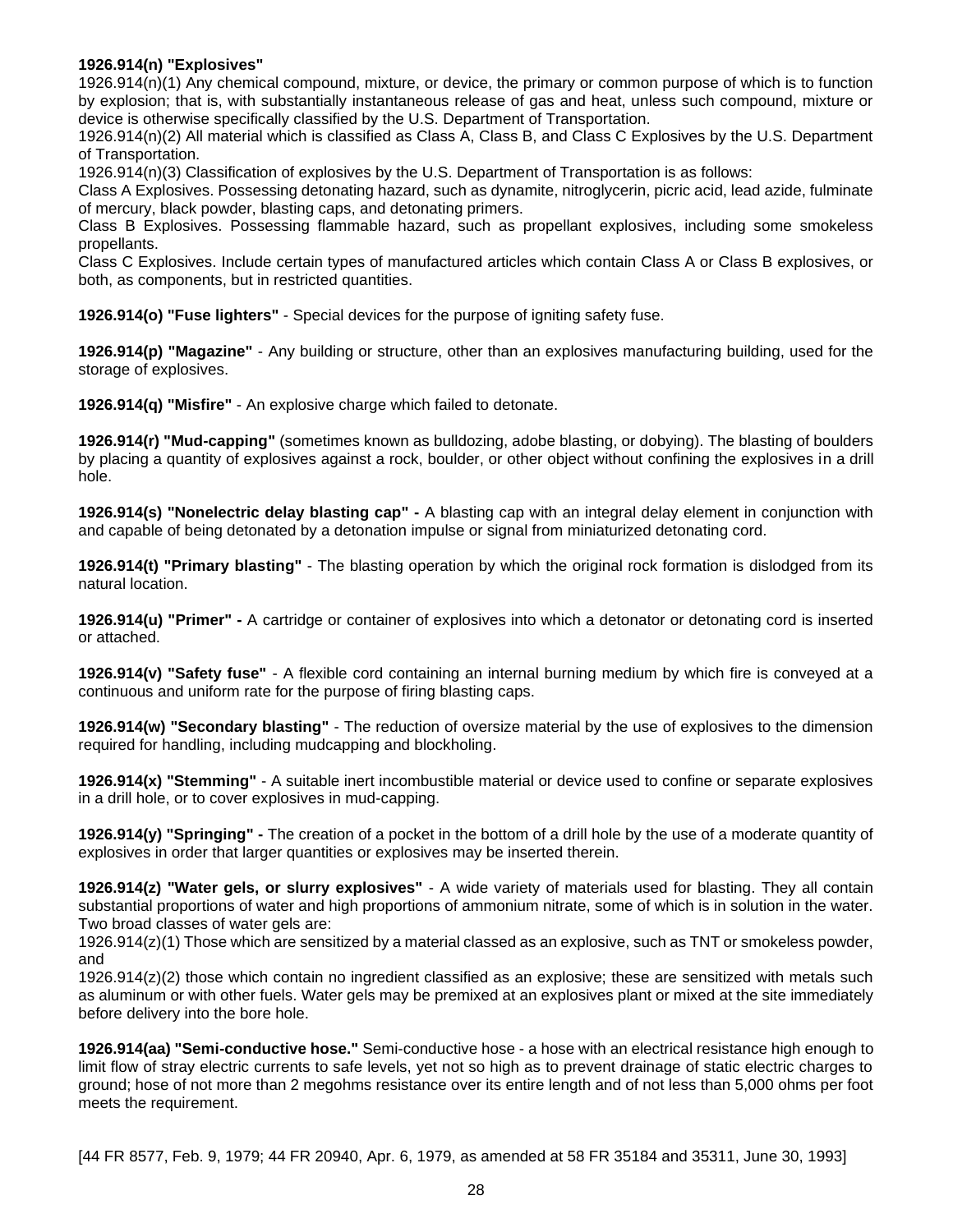# <span id="page-28-1"></span><span id="page-28-0"></span>**1926.950(a) Application.**

# **1926.950(a)(1) Scope.**

1926.950(a)(1)(i) This subpart, except for paragraph (a)(3) of this section, covers the construction of electric power transmission and distribution lines and equipment. As used in this subpart, the term "construction" includes the erection of new electric transmission and distribution lines and equipment, and the alteration, conversion, and improvement of existing electric transmission and distribution lines and equipment.

Note to paragraph (a)(1)(i): An employer that complies with § 1910.269 of this chapter will be considered in compliance with requirements in this subpart that do not reference other subparts of this part. Compliance with § 1910.269 of this chapter will not excuse an employer from compliance obligations under other subparts of this part.

1926.950(a)(1)(ii) Notwithstanding paragraph (a)(1)(i) of this section, this subpart does not apply to electrical safetyrelated work practices for unqualified employees.

**1926.950(a)(2) Other Part 1926 standards.** This subpart applies in addition to all other applicable standards contained in this Part 1926. Employers covered under this subpart are not exempt from complying with other applicable provisions in Part 1926 by the operation of § 1910.5(c) of this chapter. Specific references in this subpart to other sections of Part 1926 are provided for emphasis only.

#### **1926.950(a)(3) Applicable part 1910 requirements.**

1926.950(a)(3)(i) Line-clearance tree trimming performed for the purpose of clearing space around electric power generation, transmission, or distribution lines or equipment and on behalf of an organization that operates, or that controls the operating procedures for, those lines or equipment shall comply with § 1910.269 of this chapter. 1926.950(a)(3)(ii) Work involving electric power generation installations shall comply with § 1910.269 of this chapter.

# <span id="page-28-2"></span>**1926.950(b) Training.**

# **[1926.950\(b\)\(1\) A](https://www.osha.gov/laws-regs/interlinking/standards/1926.950(b)(1))ll employees.**

[1926.950\(b\)\(1\)\(i\) E](https://www.osha.gov/laws-regs/interlinking/standards/1926.950(b)(1)(i))ach employee shall be trained in, and familiar with, the safety-related work practices, safety procedures, and other safety requirements in this subpart that pertain to his or her job assignments.

1926.950(b)(1)(ii) Each employee shall also be trained in and familiar with any other safety practices, including applicable emergency procedures (such as pole-top and manhole rescue), that are not specifically addressed by this subpart but that are related to his or her work and are necessary for his or her safety.

[1926.950\(b\)\(1\)\(iii\) T](https://www.osha.gov/laws-regs/interlinking/standards/1926.950(b)(1)(iii))he degree of training shall be determined by the risk to the employee for the hazard involved.

**1926.950(b)(2) Qualified employees.** Each qualified employee shall also be trained and competent in:

[1926.950\(b\)\(2\)\(i\) T](https://www.osha.gov/laws-regs/interlinking/standards/1926.950(b)(2)(i))he skills and techniques necessary to distinguish exposed live parts from other parts of electric equipment,

[1926.950\(b\)\(2\)\(ii\) T](https://www.osha.gov/laws-regs/interlinking/standards/1926.950(b)(2)(ii))he skills and techniques necessary to determine the nominal voltage of exposed live parts,

[1926.950\(b\)\(2\)\(iii\) T](https://www.osha.gov/laws-regs/interlinking/standards/1926.950(b)(2)(iii))he minimum approach distances specified in this subpart corresponding to the voltages to which the qualified employee will be exposed and the skills and techniques necessary to maintain those distances,

[1926.950\(b\)\(2\)\(iv\) T](https://www.osha.gov/laws-regs/interlinking/standards/1926.950(b)(2)(iv))he proper use of the special precautionary techniques, personal protective equipment, insulating and shielding materials, and insulated tools for working on or near exposed energized parts of electric equipment, and

[1926.950\(b\)\(2\)\(v\) T](https://www.osha.gov/laws-regs/interlinking/standards/1926.950(b)(2)(v))he recognition of electrical hazards to which the employee may be exposed and the skills and techniques necessary to control or avoid these hazards.

Note to paragraph (b)(2): For the purposes of this subpart, a person must have the training required by paragraph (b)(2) of this section to be considered a qualified person.

**1926.950(b)(3) Supervision and annual inspection.** The employer shall determine, through regular supervision and through inspections conducted on at least an annual basis, that each employee is complying with the safety related work practices required by this subpart.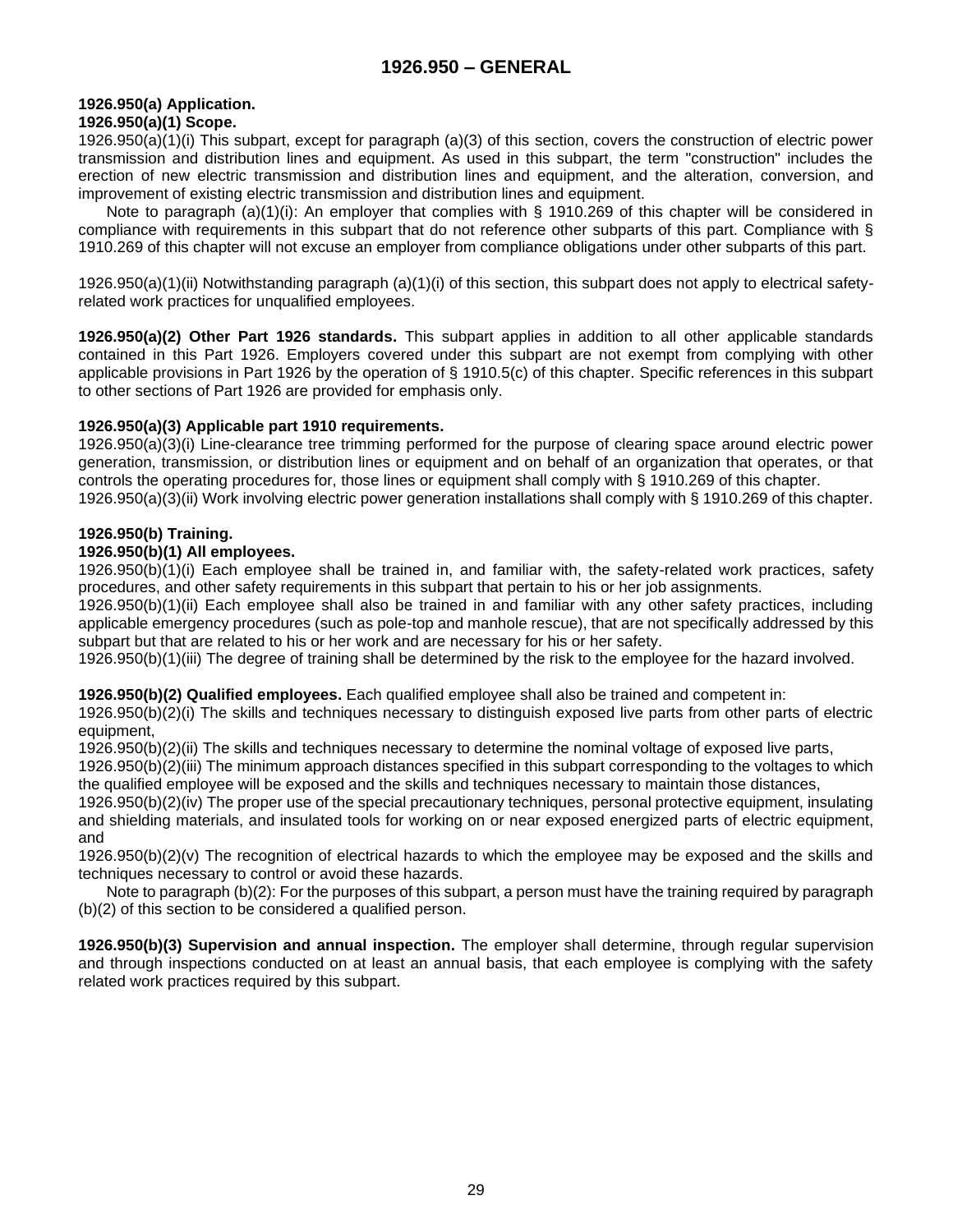**1926.950(b)(4) Additional training.** An employee shall receive additional training (or retraining) under any of the following conditions:

1926.950(b)(4)(i) If the supervision or annual inspections required by paragraph (b)(3) of this section indicate that the employee is not complying with the safety-related work practices required by this subpart, or

1926.950(b)(4)(ii) If new technology, new types of equipment, or changes in procedures necessitate the use of safetyrelated work practices that are different from those which the employee would normally use, or

[1926.950\(b\)\(4\)\(iii\) I](https://www.osha.gov/laws-regs/interlinking/standards/1926.950(b)(4)(iii))f he or she must employ safety related work practices that are not normally used during his or her regular job duties.

Note to paragraph (b)(4)(iii): The Occupational Safety and Health Administration considers tasks that are performed less often than once per year to necessitate retraining before the performance of the work practices involved.

**[1926.950\(b\)\(5\) T](https://www.osha.gov/laws-regs/interlinking/standards/1926.950(b)(5))ype of training.** The training required by paragraph (b) of this section shall be of the classroom or on-the-job type.

**[1926.950\(b\)\(6\) T](https://www.osha.gov/laws-regs/interlinking/standards/1926.950(b)(6))raining goals.** The training shall establish employee proficiency in the work practices required by this subpart and shall introduce the procedures necessary for compliance with this subpart.

**[1926.950\(b\)\(7\) D](https://www.osha.gov/laws-regs/interlinking/standards/1926.950(b)(7))emonstration of proficiency.** The employer shall ensure that each employee has demonstrated proficiency in the work practices involved before that employee is considered as having completed the training required by paragraph (b) of this section

Note 1 to paragraph (b)(7): Though they are not required by this paragraph, employment records that indicate that an employee has successfully completed the required training are one way of keeping track of when an employee has demonstrated proficiency

Note 2 to paragraph (b)(7): For an employee with previous training, an employer may determine that that employee has demonstrated the proficiency required by this paragraph using the following process: (1) Confirm that the employee has the training required by paragraph (b) of this section, (2) use an examination or interview to make an initial determination that the employee understands the relevant safety related work practices before he or she performs any work covered by this subpart, and (3) supervise the employee closely until that employee has demonstrated proficiency as required by this paragraph.

#### <span id="page-29-0"></span>**[1926.950\(c\) I](https://www.osha.gov/laws-regs/interlinking/standards/1926.950(c))nformation transfer.**

**[1926.950\(c\)\(1\) H](https://www.osha.gov/laws-regs/interlinking/standards/1926.950(c)(1))ost employer responsibilities.** Before work begins, the host employer shall inform contract employers of:

[1926.950\(c\)\(1\)\(i\) T](https://www.osha.gov/laws-regs/interlinking/standards/1926.950(c)(1)(i))he characteristics of the host employer's installation that are related to the safety of the work to be performed and are listed in paragraphs (d)(1) through (d)(5) of this section;

Note to paragraph (c)(1)(i): This paragraph requires the host employer to obtain information listed in paragraphs (d)(1) through (d)(5) of this section if it does not have this information in existing records.

 $1926.950(c)(1)(ii)$  Conditions that are related to the safety of the work to be performed, that are listed in paragraphs  $(d)(6)$  through  $(d)(8)$  of this section, and that are known to the host employer;

Note to paragraph (c)(1)(ii): For the purposes of this paragraph, the host employer need only provide information to contract employers that the host employer can obtain from its existing records through the exercise of reasonable diligence. This paragraph does not require the host employer to make inspections of worksite conditions to obtain this information.

[1926.950\(c\)\(1\)\(iii\) I](https://www.osha.gov/laws-regs/interlinking/standards/1926.950(c)(1)(iii))nformation about the design and operation of the host employer's installation that the contract employer needs to make the assessments required by this subpart; and

Note to paragraph (c)(1)(iii): This paragraph requires the host employer to obtain information about the design and operation of its installation that contract employers need to make required assessments if it does not have this information in existing records.

1926.950(c)(1)(iv) Any other information about the design and operation of the host employer's installation that is known by the host employer, that the contract employer requests, and that is related to the protection of the contract employer's employees.

Note to paragraph (c)(1)(iv): For the purposes of this paragraph, the host employer need only provide information to contract employers that the host employer can obtain from its existing records through the exercise of reasonable diligence. This paragraph does not require the host employer to make inspections of worksite conditions to obtain this information.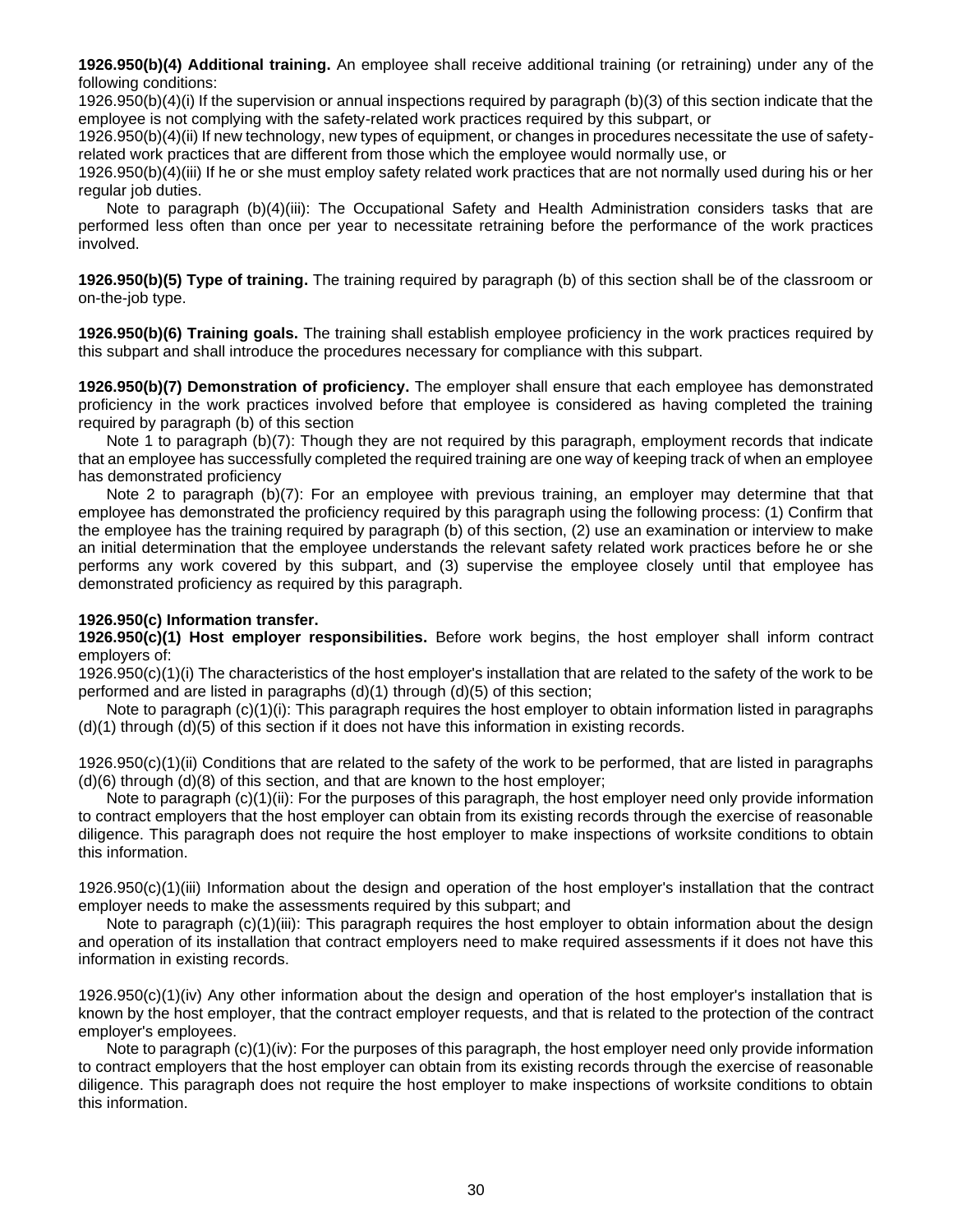#### **[1926.950\(c\)\(2\) C](https://www.osha.gov/laws-regs/interlinking/standards/1926.950(c)(2))ontract employer responsibilities.**

1926.950(c)(2)(i) The contract employer shall ensure that each of its employees is instructed in the hazardous conditions relevant to the employee's work that the contract employer is aware of as a result of information communicated to the contract employer by the host employer under paragraph (c)(1) of this section.

1926.950(c)(2)(ii) Before work begins, the contract employer shall advise the host employer of any unique hazardous conditions presented by the contract employer's work

[1926.950\(c\)\(2\)\(iii\) T](https://www.osha.gov/laws-regs/interlinking/standards/1926.950(c)(2)(iii))he contract employer shall advise the host employer of any unanticipated hazardous conditions found during the contract employer's work that the host employer did not mention under paragraph (c)(1) of this section. The contract employer shall provide this information to the host employer within 2 working days after discovering the hazardous condition.

**[1926.950\(c\)\(3\) J](https://www.osha.gov/laws-regs/interlinking/standards/1926.950(c)(3))oint host- and contract-employer responsibilities**. The contract employer and the host employer shall coordinate their work rules and procedures so that each employee of the contract employer and the host employer is protected as required by this subpart.

# <span id="page-30-0"></span>**[1926.950\(d\) E](https://www.osha.gov/laws-regs/interlinking/standards/1926.950(d))xisting characteristics and conditions.**

Existing characteristics and conditions of electric lines and equipment that are related to the safety of the work to be performed shall be determined before work on or near the lines or equipment is started. Such characteristics and conditions include, but are not limited to:

[1926.950\(d\)\(1\) T](https://www.osha.gov/laws-regs/interlinking/standards/1926.950(d)(1))he nominal voltages of lines and equipment,

[1926.950\(d\)\(2\) T](https://www.osha.gov/laws-regs/interlinking/standards/1926.950(d)(2))he maximum switching-transient voltages,

[1926.950\(d\)\(3\) T](https://www.osha.gov/laws-regs/interlinking/standards/1926.950(d)(3))he presence of hazardous induced voltages,

[1926.950\(d\)\(4\) T](https://www.osha.gov/laws-regs/interlinking/standards/1926.950(d)(4))he presence of protective grounds and equipment grounding conductors,

[1926.950\(d\)\(5\) T](https://www.osha.gov/laws-regs/interlinking/standards/1926.950(d)(5))he locations of circuits and equipment, including electric supply lines, communication lines, and fire protective signaling circuits,

[1926.950\(d\)\(6\) T](https://www.osha.gov/laws-regs/interlinking/standards/1926.950(d)(6))he condition of protective grounds and equipment grounding conductors,

[1926.950\(d\)\(7\) T](https://www.osha.gov/laws-regs/interlinking/standards/1926.950(d)(7))he condition of poles, and

[1926.950\(d\)\(8\) E](https://www.osha.gov/laws-regs/interlinking/standards/1926.950(d)(8))nvironmental conditions relating to safety.

[79 FR 20696-20697, July 10, 2014; 80 FR 60040, October 5, 2015]